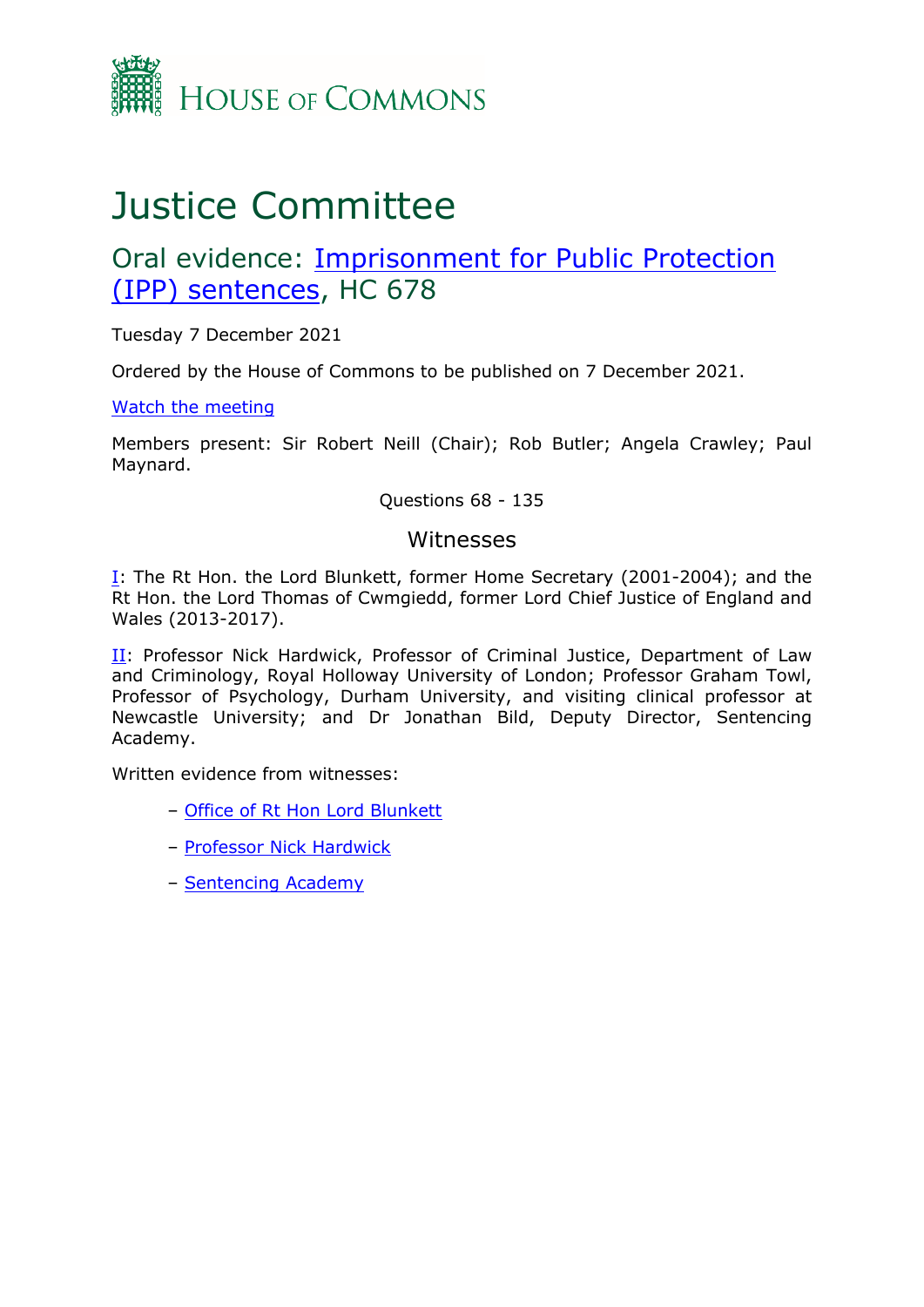

# <span id="page-1-0"></span>Examination of witnesses

Witnesses: Lord Blunkett and Lord Thomas.

**Chair:** Welcome to this meeting of the Justice Select Committee. Welcome to our two witnesses, Lord Blunkett and Lord Thomas of Cwmgiedd. I hope I have that pronunciation as near as I can. I have been practising over the years.

Before we start, we have to make our usual declarations of interest as members of the Committee. I am a non-practising barrister and former consultant to a law firm.

**Rob Butler:** Prior to my election, I was the magistrate member of the Sentencing Council and non-executive director of Her Majesty's Prison and Probation Service.

Q68 **Chair:** I do not think there is anything else relevant. I welcome again both our witnesses. We are considering the position in relation to IPP sentences—indeterminate sentences for public protection. I am particularly grateful to Lord Blunkett, as Home Secretary at the time these sentences were introduced, and Lord Thomas, as former Lord Chief Justice, for coming to help us with their expertise on these issues.

Lord Blunkett, I know we have discussed this informally in the past. You said that if you had your time again you would still have introduced IPP sentences—indeterminate sentences—but with substantial qualifications. Why would it still be appropriate to introduce them, given the experience that we have had?

*Lord Blunkett:* For the same reason that the junior Minister in the Committee stage of the Bill in the House of Commons—the present PCSC Bill—outlined, which was that there was a requirement to ensure that the public were protected where it was very clear that someone was likely to commit a further offence, and where the person was not adjudged to be safe to the public. Ironically, that was, of course, a debate about whether IPP should be reintroduced, and the junior Minister ruled it out on the grounds—I think his words were—that it was an inherently unjust imposition and penalty. I accept, and have accepted, both publicly and in the Lords debate on the PCSC Bill, that that was the case as applied. The two provisos that I would put on an introduction of IPP as opposed to the EDS measure that came in from 2012 is that the intention—we have gone through this many times—was that there would be proper courses and therapies applied to allow people a route out of prison, and to ensure that they were safe to do so.

If I had my time again, the Bill would have said explicitly that the measures could not be brought in until the funding had been provided to an adequate level by the Treasury, to ensure that those therapies and courses existed. The Treasury did not do that. The second thing would have been to have laid down explicitly, and Lord Thomas may not like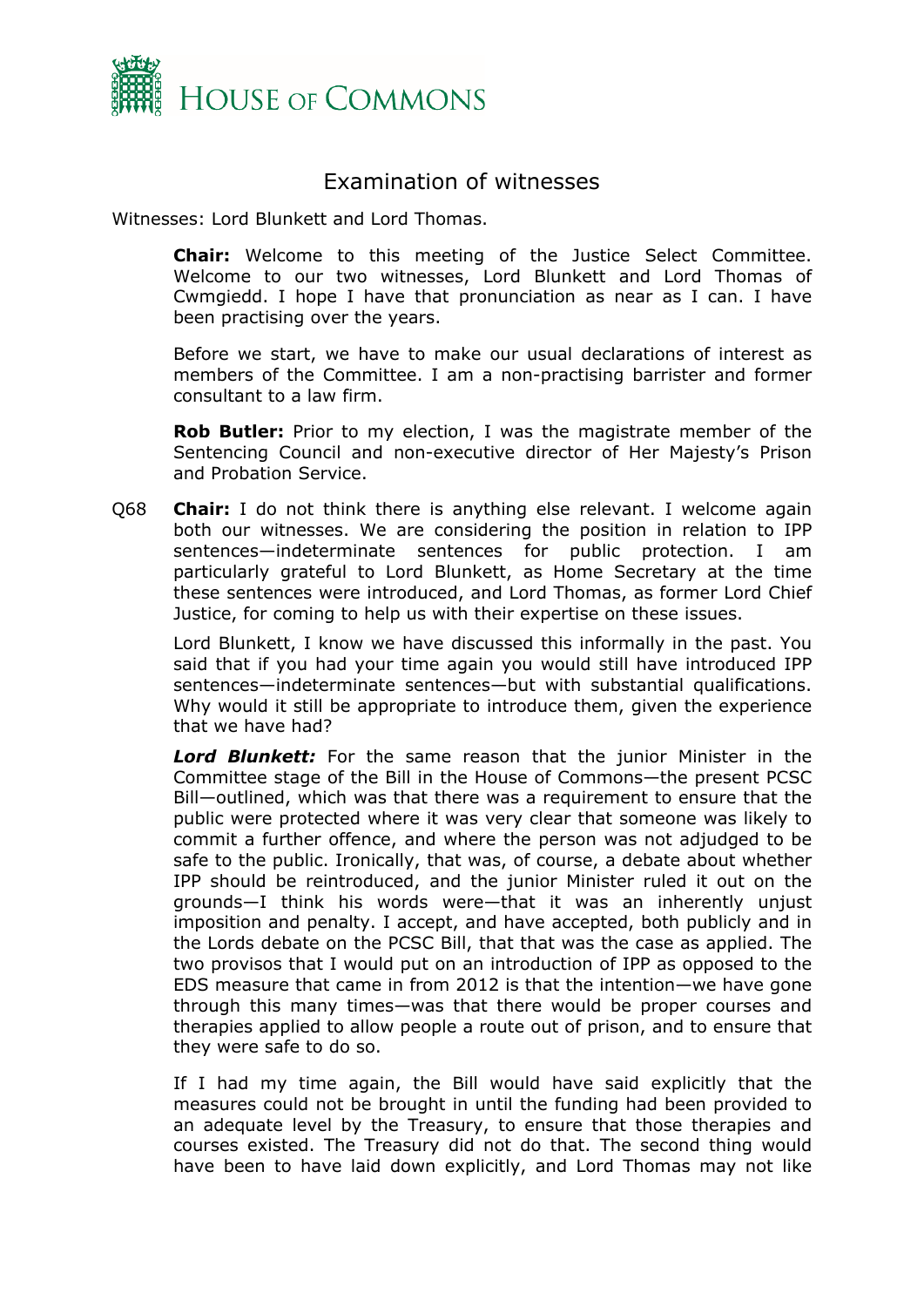

this, a very substantial determinate sentence before the IPP could be applied. Of course, Jack Straw, as Justice Secretary when the Department was split, in fact brought in measures that went some way towards that explicit bottom line, not enough, as it would appear now—the whole intention being that someone, both before they left prison and on licence, would have the support necessary to be able to progress, rather than the hopelessness that currently exists.

Q69 **Chair:** Is it the lack of those two things that led to the sentences not working, as you candidly accepted, as you had intended?

*Lord Blunkett:* I accept entirely the judgment of Lord Thomas on 18 March 2016 that the measures were properly and faithfully implemented. It was our fault for getting it wrong, although it has to be said that what was then the Sentencing Guidelines Council, now the Sentencing Council, obviously could have assisted with that. Having accepted my responsibilities, maybe in reflection all those years back, one or two people might accept theirs as well.

Q70 **Chair:** That is very candid of you. Thank you, Lord Blunkett. I appreciate that, and I am grateful too for the written evidence you have given us as well. Lord Thomas, were you on the bench when they came in?

#### *Lord Thomas:* Yes.

Q71 **Chair:** You were probably in the commercial court, weren't you, at that time?

*Lord Thomas:* No. In 2005, when they came in, I was the senior presiding judge—

**Chair:** Yes, you were very much engaged in it.

*Lord Thomas:* —so I had quite a lot to do with their immediate consequences.

**Chair:** Yes, you were immediately engaged in it.

#### *Lord Thomas:* Yes.

Q72 **Chair:** What impact did it have on you? What was your reaction as a judge now that you are no longer sitting?

*Lord Thomas:* One's memory often plays false, so I had a look back. Certainly, by March 2006, about 10 months after they had come into force, it was evident that there was a problem. As for the origins of the problem, I was a commercial judge at the time the Act was passed, but it became very apparent. I remember going to Leeds prison in the early part of 2006 and beginning to see the problem that was building up and the difficulties that we would face. The problems got more and more difficult.

Q73 **Chair:** It is probably stating the obvious, but it was manifesting itself in a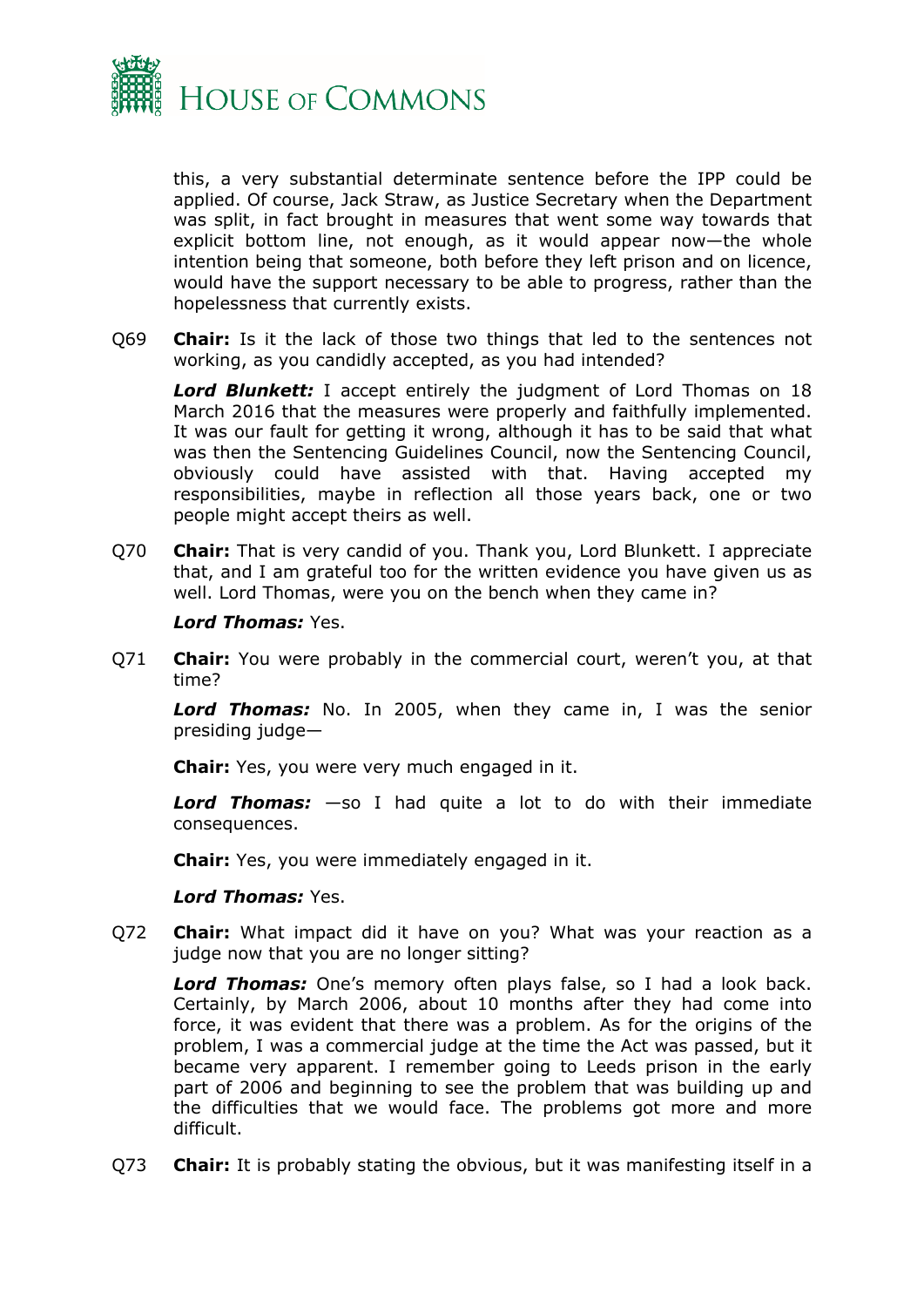

number of sentences being passed.

*Lord Thomas:* Also, as Lord Blunkett has said, a proper estimate of the number of sentences that were passed may have been very difficult to ascertain, but certainly the impact on the prison population—the lifer population—was enormous. It became apparent very quickly that there weren't the places in the lifer prisons—before the lifer prison population was much smaller—to cope with the influx, and there were not the courses available, as Lord Blunkett said. I am very grateful. I admire greatly what he said. This is an extremely resource-intensive business.

We must remember that the science relating to the mind has improved enormously over the last 10 or 15 years, and the extent to which you can manage future risk and the best way you can do it is something that we need to know much more about than we do at present. I am not sure that we have brought our research sufficiently up to date. In other areas where one has been concerned with the science of the mind, there have been enormous strides in trying to understand what happens.

Q74 **Chair:** I understand that. Lord Blunkett made the point about whether or not the Sentencing Council, or its predecessor, could have done more in giving guidance to sentencers.

*Lord Thomas:* I do not know. I was not privy to any of the discussions before the legislation came in, but it became quite apparent quickly thereafter that there was a problem. Steps were taken to try to get over to the judiciary the issues that had arisen, particularly the number of prison places available, the courses available, and, of course, the very difficult problem that arose in assessments. Whether the thing should have been done and more guidance given before they were introduced, I do not know. I am a great believer in discussion between the judiciary and those in the Ministry of Justice when they are thinking of making sentence reforms. The decision is always for the politicians, but there is a lot of experience where you can say, "Look, if you do this, this might happen. If you do that, that might happen." I do not know what happened, so I cannot comment on it.

Certainly, in 2010, when there were discussions about reforming this area of the law and other areas of sentencing, there was extensive discussion. For example, I seem to recall that the party coming to power in 2010 was keen on min-max sentences. We had a lot of discussion about the practicalities of those. When you looked at the practicalities of them, the problem was not pursued because there were tremendous practical difficulties. I would hope that in any future reform there is much more engagement, but the decision is for politicians, and the judges must not get involved and say you must have this length of sentence or that; they should look at the way in which it works. Another area where there was discussion was the use of suspended sentences because there is always a worry that all you are doing is putting down a time bomb to go off in three or four years' time. It is the practical considerations that are so important.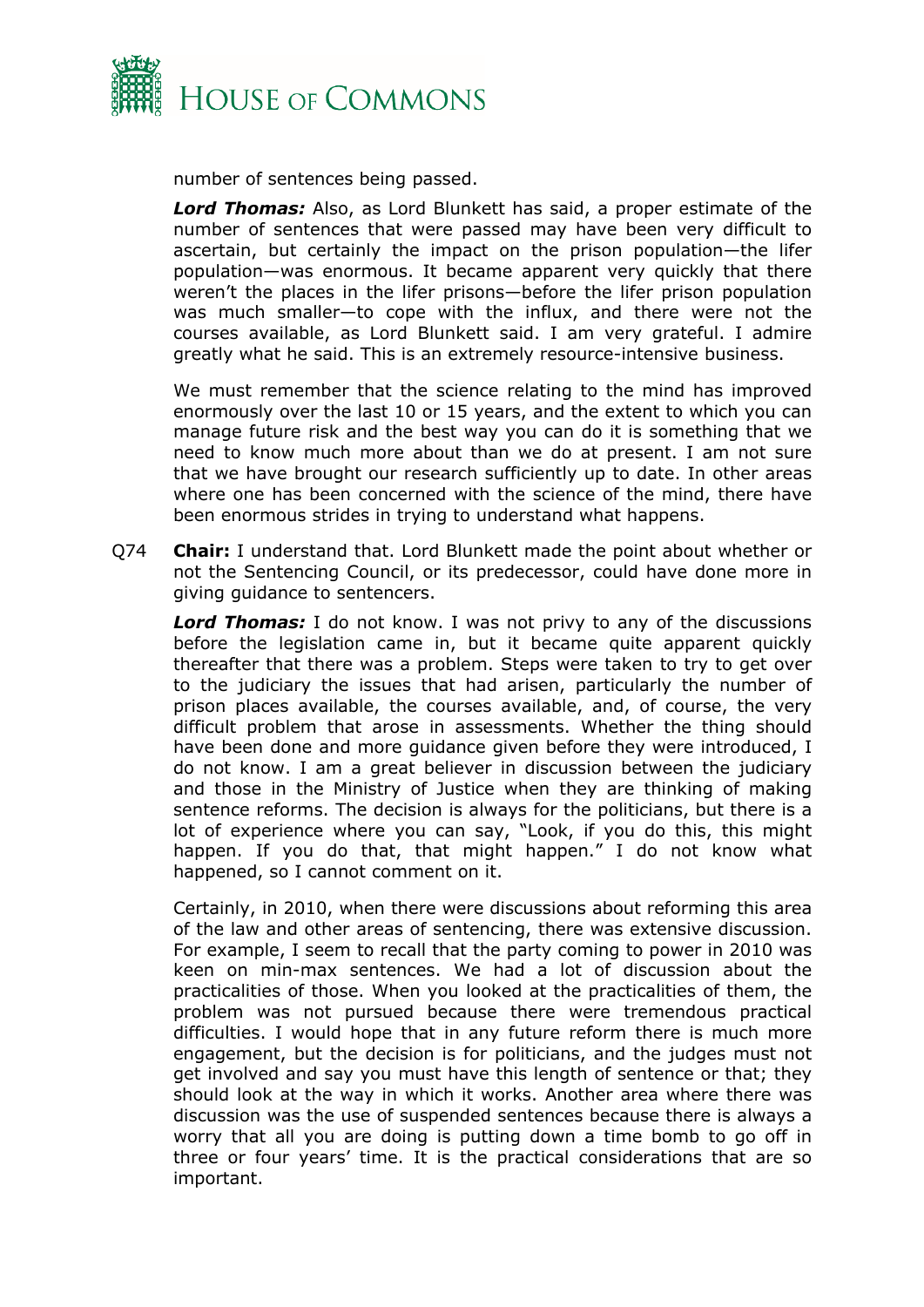

*Lord Blunkett:* Chair, I know others will want to come in and you are very short of time. I want to add that we cannot rerun history, but it is worth referring to a massive report called the Halliday report, which I inherited, that recommended the creation of a national probation service, which we implemented from July 2001. The presumption then was that they would play a significant part in licensing conditions and what happened when people came out of prison. We know how well that worked out. I have to say that none of us could have foreseen, including the incoming coalition Government Lord Thomas has referred to, what was going to happen when your erstwhile colleague, Christopher Grayling, became the Justice Secretary. Frankly, while it is my problem to put right, the collapse of the national probation service did not help those who found themselves on prolonged licence and recall.

Q75 **Chair:** I understand. Do you think perhaps that those changes contributed to the almost mechanistic approach to recall?

*Lord Blunkett:* Yes. We are in a really dangerous moment with 1,700 still in prison and 1,300 who have been recalled on licence, with the number being recalled on licence estimated to exceed within a very short period of time those who are still in prison on IPP, and that is extraordinarily different to get out of if we do not take urgent measures.

Q76 **Chair:** I get that. Coming back to Lord Thomas's point, can you recall, Lord Blunkett, if there was much discussion with the judiciary at the time that the IPP was being developed?

**Lord Blunkett:** All I can say is that the judiciary quite rightly took the view that their job was to implement the law, not make it. Harry Woolf, the Lord Chief Justice at the time, with whom I had really good relations, recalled on the Floor of the House of Lords that he thought he had advised me against it, and I had to say he had advised me against so many things that I could not remember whether he had or he had not.

Q77 **Chair:** I will not say if that proved that Lord Clarke of Nottingham, as he is now, was more willing to listen to the Lord Chief Justice or not. Who knows? We will look at the speech that Lord Woolf made with some interest.

Lord Thomas, there were quite a lot of sentences handed out on IPPs, perhaps a surprising number, particularly in the early days, in the first few years. Do you think that judges and advocates—people dealing with the cases in court, those advising the defence and the prosecution—fully understood the way the IPP system was working when it first came in?

*Lord Thomas:* I think they assumed that there was the backup that would make it work. It became apparent that that was not there for a number of complicated reasons. In the reform that was made in 2008, to pick up a point that Lord Blunkett has made, with which I agree, the threshold for the imposition was too low.

Q78 **Chair:** You think the 2008 reform—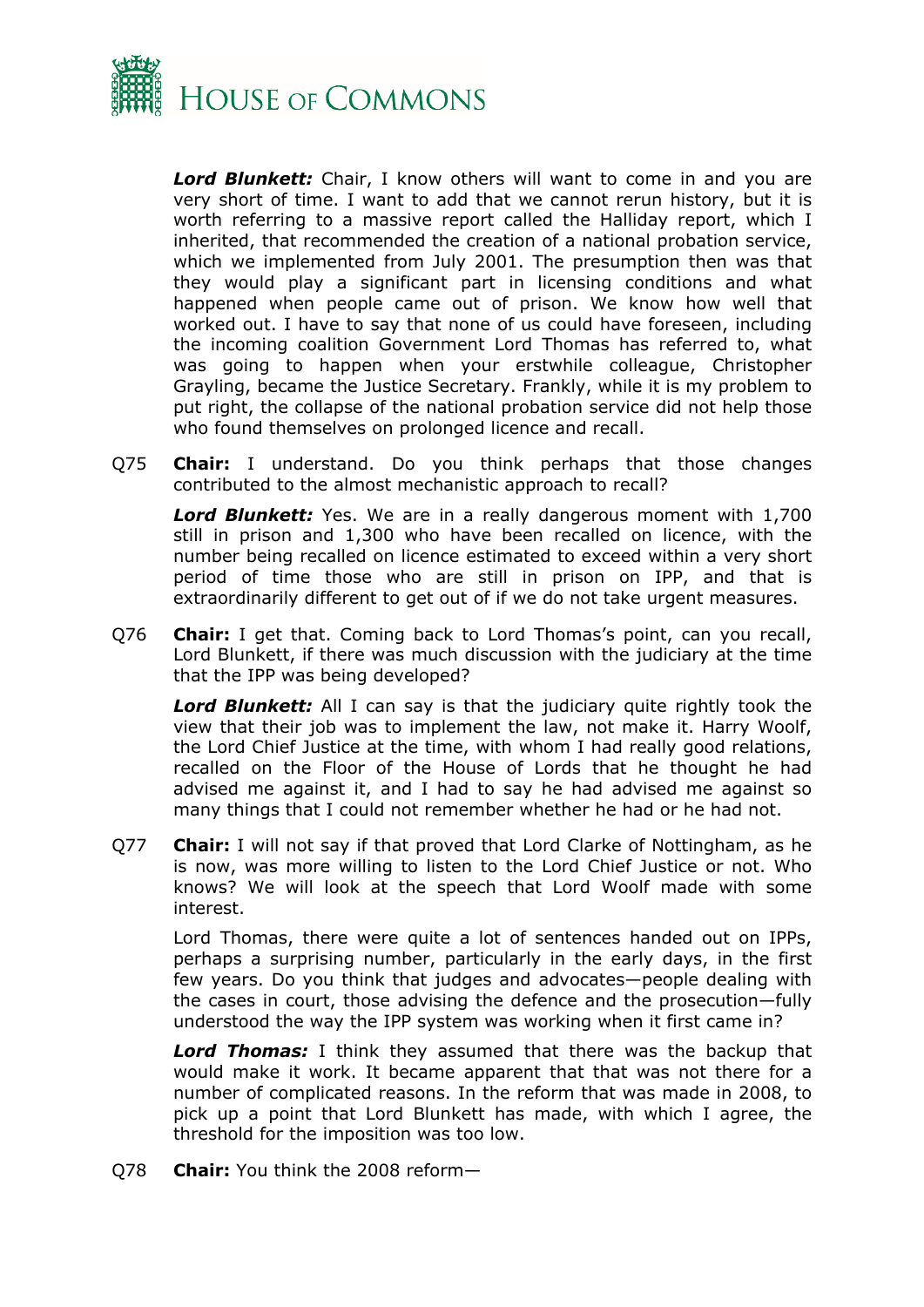

*Lord Thomas:* It started to improve it, but that did not deal with it either.

Q79 **Chair:** It was not a complete resolution of the problem.

*Lord Thomas:* It was not. That is why they had to be abolished.

Q80 **Rob Butler:** If we move on to what the options are now, I wonder, Lord Thomas, if we could continue the theme of what you believe IPP sentences should be converted to. As a starter, do you think it should be a determinate sentence with a defined release date or something else?

*Lord Thomas:* You need to proceed in two stages. That is why I think, in the amendments that have been suggested by Lord Blunkett and others, that you need to fix the immediate problem quite quickly by some sort of rough and ready justice; first, to deal with those who are still in prison when you have gone beyond the maximum that they could have for a determinate sentence, and, secondly, to deal with those on licence, but you can only do rough and ready justice on that.

My view is that you need to start and look again. The difficulty that arises is that there are probably some fairly dangerous people, the reason being that when this sentence was brought in, guidance was given that it could be given to people who were dangerous, except the most dangerous. You cannot say immediately that everyone ought to be converted to a determinate sentence. There may be such people there.

On the other hand, I suspect that the majority, and I put in these words of caution, are nowhere in that ballpark, and there is probably fairly reasonable evidence that this kind of sentence has made people's position worse rather than better. I believe the only way out of this is for your Committee to examine it, or if your Committee feels it does not have the wherewithal and the resources to do it, for a commission to examine it, and say, "We need to re-sentence all these people," which is the almost inevitable conclusion, so that you can give them determinate sentences, save those who ought to have had life sentences.

Q81 **Rob Butler:** If that exercise were being undertaken, would they be sentenced according to the sentencing policies in force at the time of the commission of the offence, or now?

*Lord Thomas:* You would have to craft it so that you did not offend the bar against retrospectively increasing the penalty. I was surprised that as long ago as 11 years ago it was suggested to the Treasury that we should look at this again and start to re-sentence. I believe we ought to get on with it being an option. It is the only fair and just thing to do.

Q82 **Rob Butler:** I wonder what colleagues of yours or current members of the judiciary would think about the prospect of this re-sentencing exercise, in addition to the considerable backlog they already face.

*Lord Thomas:* I do not think you should be deterred by backlog. The judicial retirement age is about to be raised to 75. There are an awful lot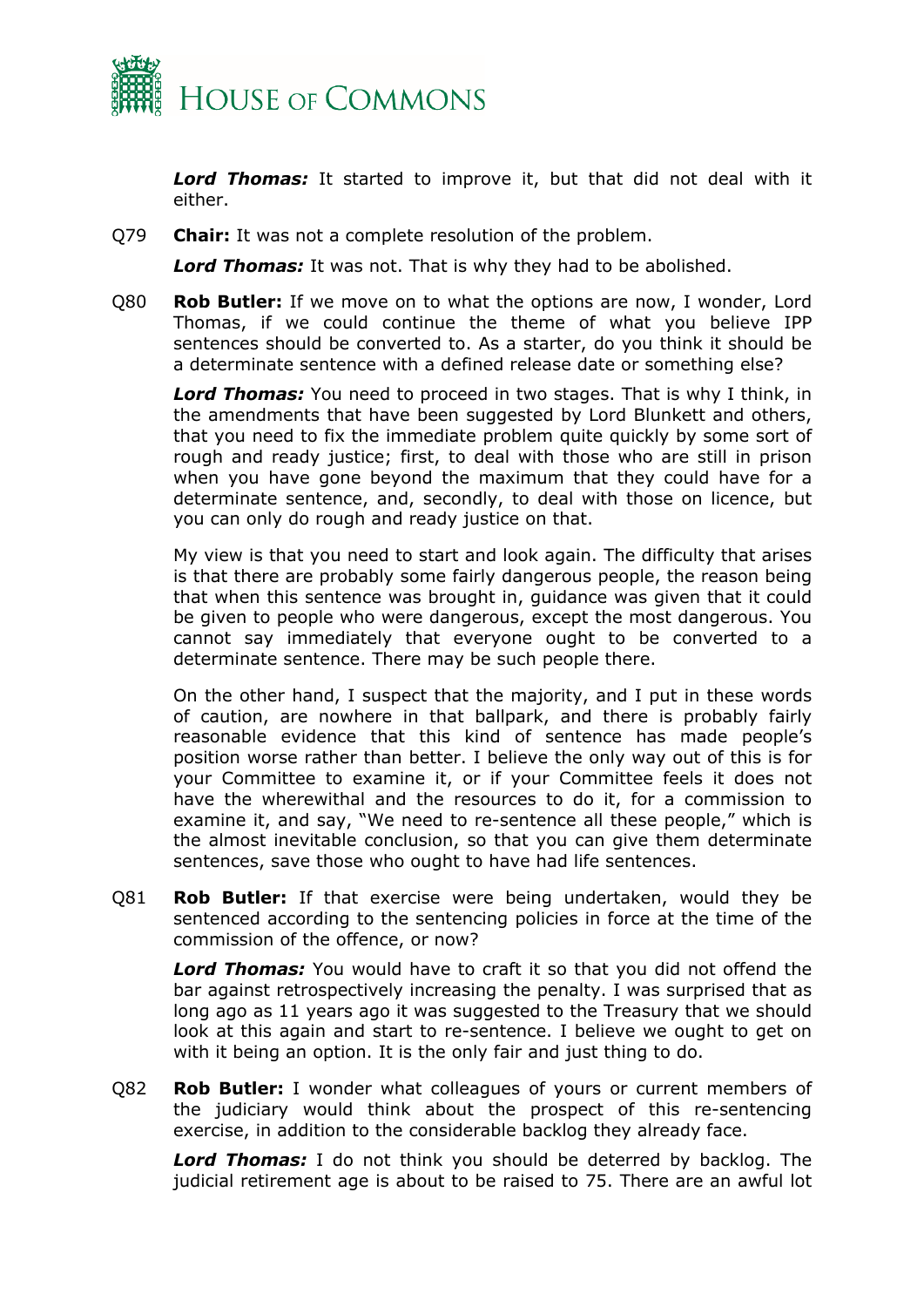

of active 70-year-old circuit judges who could easily help out on the task who are not back in court at the minute. I do not think judicial manpower is the problem. Resources might be a problem.

It seems to me that there is something wrong with the system. This is why I so greatly admire Lord Blunkett. We accept something went wrong. It affected a very small number of people who committed offences between 2005 and 2012 and were sentenced in that period. Those before and those after did not get a sentence of this kind. We ought to accept that, as something has gone wrong, justice requires that we look at them; we take into account the protection of the public, but we also look at the injustice that has been done to them, particularly if, as I believe to be the problem with some of the cases I saw, their imprisonment has made them worse and less susceptible to release than had they been given a determinate sentence.

Q83 **Rob Butler:** Lord Blunkett, I know that you have tabled an amendment and provided us with written evidence, but is there anything specific you want to say orally here on the record about your preferences for what should happen to those IPP sentences now?

*Lord Blunkett:* There is still quite a lot that could be done under the 2012 Act and other Acts. Lord Thomas drew attention, in his judgment in March 2016, to section 128 of the 2012 Act. Power to alter the test for release is one thing in one of the amendments that is being moved. We have complete cross-party support on these. This is not my endeavour; it is a joint venture across all the Benches in the House of Lords—from the Bishops Bench to the Government Benches, but not yet the Government—to ensure that we change the nature of what happens when people are on licence, reducing both the time, from 10 to five years, and the test to be applied. A lot of it could be done administratively if there was a will to do it. I was very strong on this myself all those years ago, and I understand that the prime concern of Ministers is to protect the public and to ensure that what they do does not come back to bite them.

Every time you get near to finding a solution to IPP, something happens, like the Pitchfork occurrence recently, that then sets teeth on edge. All I can say is that out there most people would think it was reasonable to deal with cases like the one I will pass on to the Clerks of the Committee, which has been drawn to my attention by Diane Bell, Wayne Bell's mother. He has been in for 17 years, and went in at the age of 17 under the youth provision, which I particularly regret that we brought in, for fairly obvious reasons, and the fact, as Lord Thomas has said, that the longer people are in on this sentence, the more hopeless they become and the more difficult they become to rehabilitate.

As well as the measures that Lord Thomas has spelt out, which are quite politically difficult to do—I do not underestimate that—it would be very sensible to take those administrative measures and spell them out very clearly. Nobody out there is going to suggest that this Government, under this Justice Secretary, have somehow gone soft.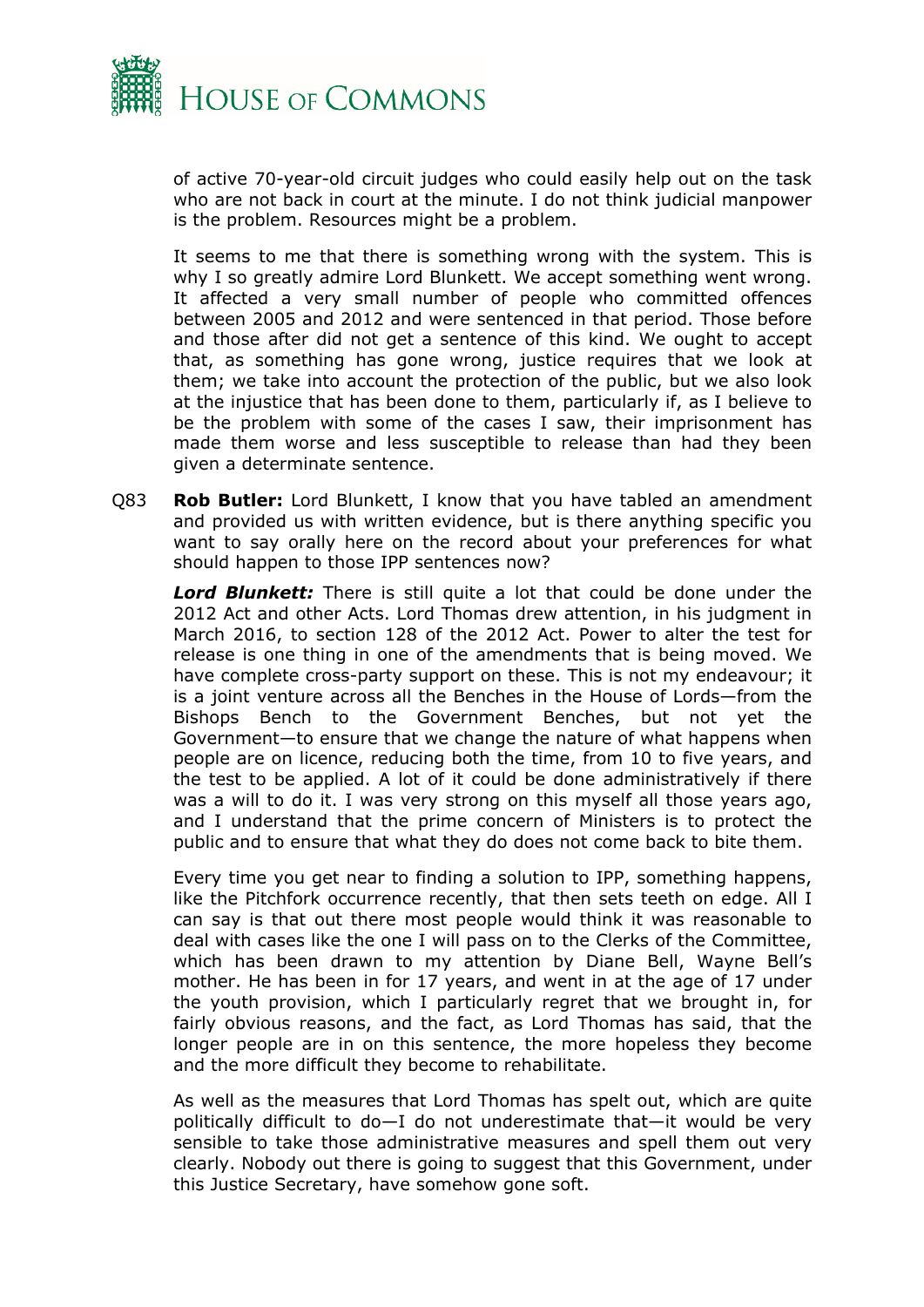

Q84 **Rob Butler:** Indeed. What broader lessons might be learnt from the experience of the creation of IPP sentences for sentencing practice more widely?

*Lord Blunkett:* The first is to try to think ahead. It is easy, with hindsight, to see what went wrong. We did not spend enough time reflecting on what we were doing. I am trying to help an individual sentenced under entirely different legislation who has been in for 33 years on a seven-year sentence. He did not commit murder or rape. He was certainly not an individual you would want to meet on a dark night. But 33 years for a sentence of 7 years? We thought that with the appropriate therapies and action, we would be able to deal with that kind of situation, as well as the one I described in writing where people were coming out of prison declaring that they were going to continue doing what they had done before.

There were a number of instances that led up to the 2003 Act that demonstrated that, beyond peradventure, as Michael Heseltine used to say. The truth is that we did not see down the line, and we did not see what the impact would be on those who found themselves in this trap. I know that a whole group of clinical and criminal psychologists have been giving evidence, and will continue to provide evidence that they have come to these conclusions, as I did, too late.

Q85 **Rob Butler:** Do you think that politicians necessarily want to see down the line and hear from outside advisers, however expert they might be, if, potentially, they are going to come up with something Ministers might think they do not want to hear?

*Lord Blunkett:* Except, at the time, we had just reached agreement with Harry Woolf and the then Lord Chancellor, Derry Irvine, to try to ensure that we did a great deal more for those in prison to rehabilitate them, so that when they came out they were materially safer than when they went in. That got blown out of the window by not just this particular aspect of the Act but by some pronouncements off-piste that then reversed what we were trying to do. There was a common endeavour between the political, the judicial and the Lord Chancellor to bring about a change. This contradicted that endeavour.

Q86 **Rob Butler:** Lord Thomas, I think you have slightly touched on this already in one of your earlier responses, but what are the broader lessons for sentencing practice that can be learnt from the IPP experience?

*Lord Thomas:* There are three. I do not think we have revisited sufficiently the advances of the science of the mind. I do not mean necessarily by hearing from people who are forensic scientists, but from those who look much more broadly into it. There is a lot of new learning on that. Secondly, I am probably more sceptical about our ability to foresee and manage risk. There is a lot to be said for someone being punished, the punishment coming to an end, and the risk becoming more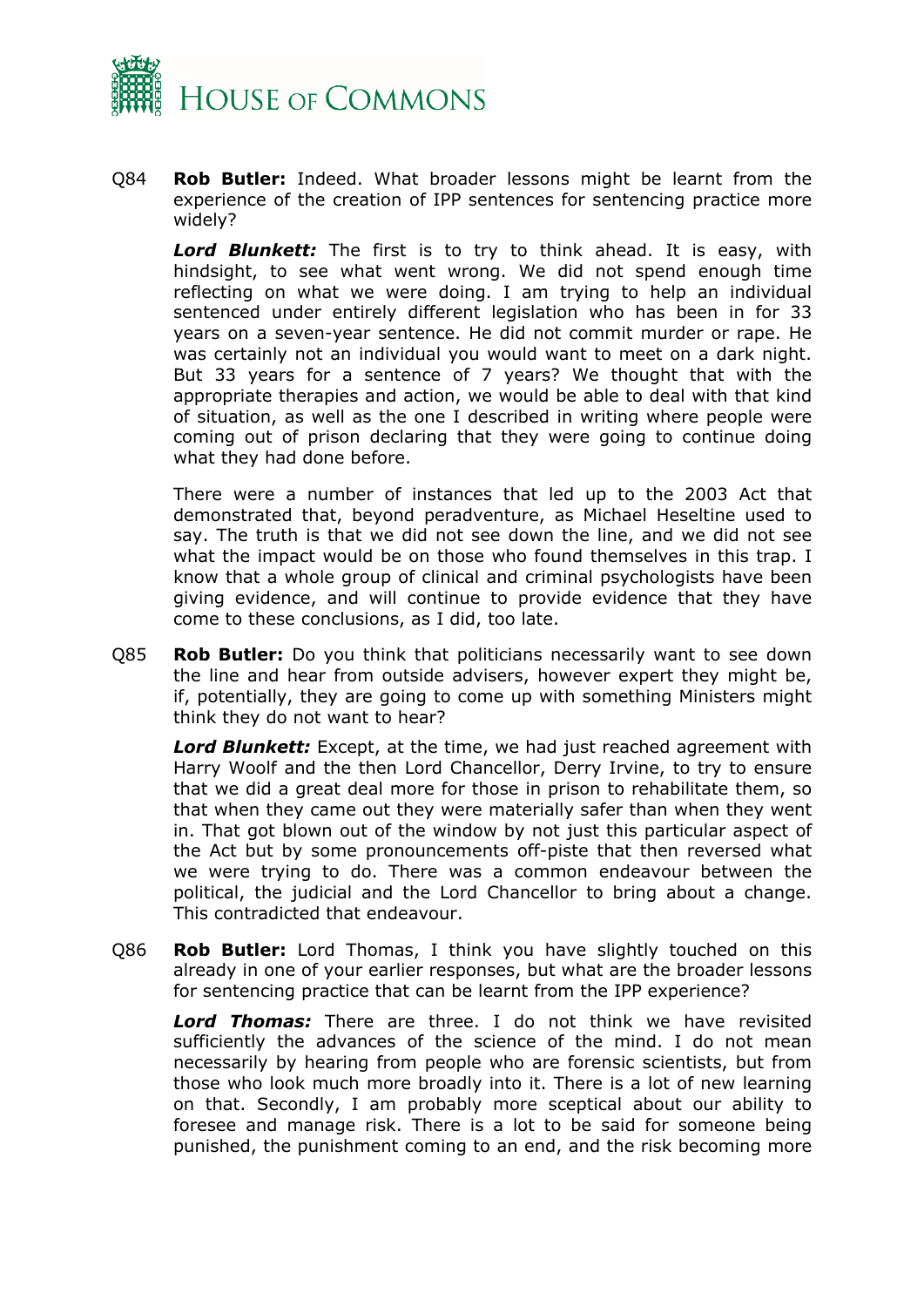

the responsibility of the community, because I think it is so difficult to predict.

Thirdly, the point I have already made, is that, although it is ultimately and only for the politicians to make a decision, you really need to look objectively at the pluses and the minuses of each type of sentence you are going to think of passing to see what is affordable, because the Treasury are not always willing to spend money; for many years, they were tremendously against building more prisons. I do not know how Lord Blunkett managed to persuade them to build more. They are instinctively very cautious. Unless you have the resources and you have costed it out, it is very unwise to depart too radically. The final point is that we need to be very careful about mandatory sentences.

#### **Rob Butler:** Thank you.

Q87 **Chair:** That is helpful. Lord Thomas, I have looked at the relevant parts of the judgment in Roberts and Others in 2016 that Lord Blunkett referred to, in particular your comments in paragraph 46 of the judgment where you, essentially, say that it would appear that there is no likely solution other than significant extra resources, rather echoing what Lord Blunkett has said, or for Parliament to use the powers under section 128 of LASPO, or, thirdly, for those in custody to be re-sentenced on defined principles specially enacted by Parliament.

#### *Lord Thomas:* Yes.

Q88 **Chair:** We can make the argument about resource, and we are probably talking about that and arguing with the Treasury, as we have all said. Of the other two options, would using section 128 of LASPO be viable in achieving the objective, or is that only a partial solution?

*Lord Thomas:* It is probably a partial solution. I go back to what I said earlier. What I hope your Committee will be able to do is to have a proper analysis of who all the people are. Will we be able to deal justly with those who would, before the Act, have received a life sentence and therefore been truly sentenced under the regime we have always had? Secondly, are there others in the system we can deal with by use of that provision? I cannot help but feel that after this passage of time we need to look again, partly because of the effect, as I think we are all agreed, that this sentence has had on people.

Q89 **Chair:** I understand that. Lord Blunkett, one of the suggestions about section 128 being used would be to create a reverse presumption. In effect, the presumption is that the inmate should be released unless the Secretary of State can demonstrate on evidence that they are unsafe to be released and that they remain a continuing danger. What is your reaction to that as an idea that has been floated?

*Lord Blunkett:* The PCSC Bill enacted would give the Secretary of State the power to intervene on determinate sentences where two thirds of the sentence has been served. This power is now being asserted, and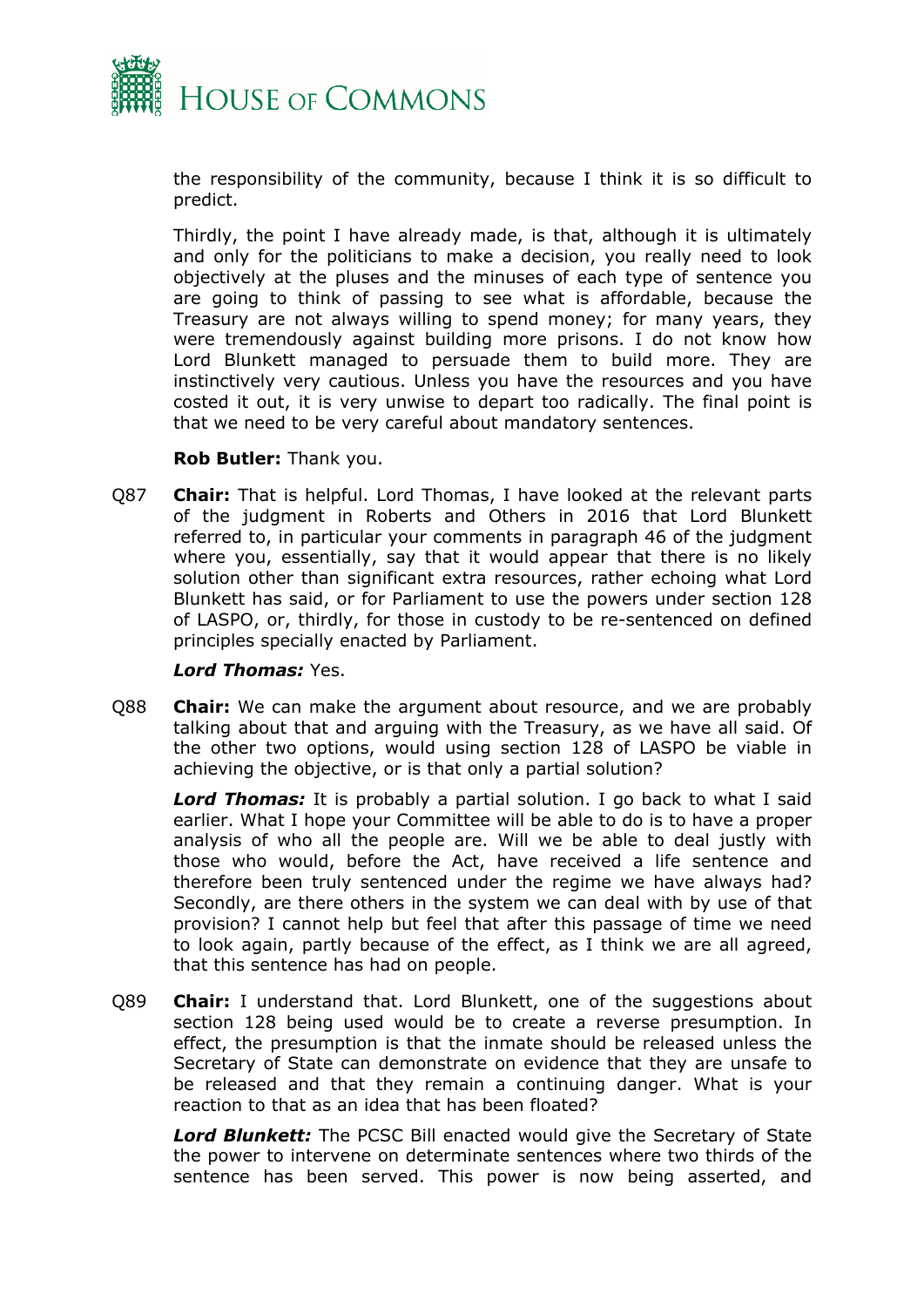

therefore there is some logic in believing that the Secretary of State could use the reserve power—one of the amendments alludes to that were it to be passed in the House of Lords.

I come back to the stark reality, which you all know, but let me repeat it on the record, that there are 570 people in prison serving an IPP sentence who are 10 years or more beyond their original tariff, and for 200 of them the tariff was less than two years. It is so staggering that even repeating it over and over again still upsets me.

Q90 **Chair:** I understand that.

*Lord Thomas:* Could I add one thing on the burden of proof?

**Chair:** Yes.

*Lord Thomas:* I am not a great believer in reversing burdens of proof. It is like saying, "Are you guilty on the balance of probabilities, guilty beyond reasonable doubt, or sure of your guilt?" It is philosophically explicable, but in the reality of the world I am not sure that it is quite as clearcut as that.

Q91 **Chair:** That is a helpful observation. It really comes back to, in the ideal world, the idea of a stand-alone piece of legislation.

*Lord Thomas:* Yes. I think I said in the judgment, so this is not me saying it now in a different guise, that there is no question that doing something of this kind is any interference with the judicial independence of sentencing. That is sometimes an argument made. I regret to say that I think it is totally misconceived.

Q92 **Chair:** You set that out very clearly in paragraph 47 of the judgment.

#### *Lord Thomas:* Yes.

Q93 **Chair:** Mr Buckland, when he was Lord Chancellor, described it as a hesitation rather than an obstacle, in that it would be potentially difficult for the sentencer, so many years on, to put themselves in the position that the original sentencer would have been in. How much of that is really an obstacle, as opposed to something to hesitate, think about and then overcome?

*Lord Thomas:* It is always difficult when you have to look back so many years and the records will not be as they should be. It is a question of doing justice, and we tend to forget about that.

**Chair:** Fair point.

*Lord Thomas:* You have to do the best you can in the circumstances in re-sentencing, and take into account what the trial judge has said. By this stage, judges were giving quite detailed reasons and you should have a lot of the case papers. Certainly, when we looked at the 13 cases in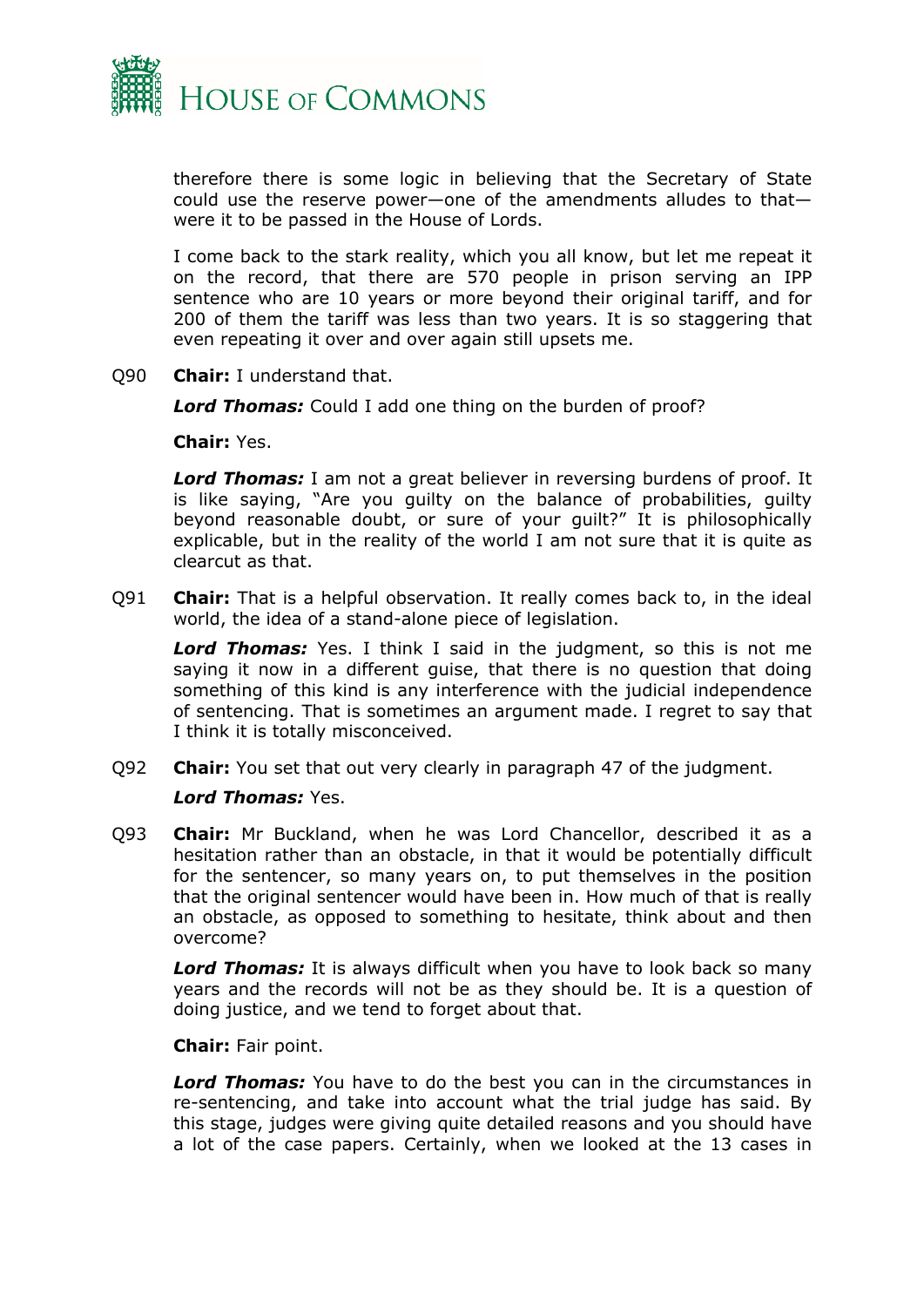

2016, there was quite a lot of information available, so I do not think it should be too difficult.

*Lord Blunkett:* It is always useful to go back to basics. What is a sentence intended to achieve? Obviously, it is to take the individual out of the public sphere and therefore public harm. It is about punishment, but it is also about deterrent. In the end, it is also about rehabilitation of those who are not on life sentences because they have to come back in. Nobody could suggest, in any of the suggestions that are being weighed up at the moment, that the punishment has not taken place. No one could suggest that they have not been out of the public sphere and therefore out of risk. Nobody could suggest that it has not been a deterrent. What are we left with? Rehabilitation—and we are not doing it.

Q94 **Chair:** We have to be honest. You have referred to the reducing number of the cohort and that some are a greater risk than perhaps some of those remaining inside. I suppose the point might be made that in some cases, if we re-sentence, the reality is, on modern principles, that it would justify a life sentence.

*Lord Thomas:* You probably have to leave it as an IPP because you would be increasing it.

Q95 **Chair:** You would be increasing—

*Lord Thomas:* But you would be identifying those. There are a couple of judgments in the mid-2000s that are almost equivalent discretionary life sentences and IPPs. It would be unrealistic not to draw attention to that. There are likely to be a few—I do not know how many—who would on ordinary sentencing principles have received a life sentence, and they would have to be left with an IPP because the licence conditions make it less severe, but that would be a re-sentencing and identifying the true position.

Q96 **Chair:** Okay. There would be a proper re-sentencing hearing, and that would be the conclusion, so as not to offend against the principle.

*Lord Thomas:* You simply cannot ignore that. If you say that is not a possibility, you are handing a gift to people. They will say, "There are some dangerous people there, and we can't do anything." There are very few, but there are some.

Q97 **Chair:** That is very helpful. Lord Blunkett, do you have any observations on that?

*Lord Blunkett:* We should see this in the light of the White Paper published today. I have not had a chance to do anything other than a cursory examination. I am clear about one thing: you can offset the resource needed to put some of this right by the resource that you would then not have to use to implement part of the White Paper.

Q98 **Paul Maynard:** Lord Blunkett, you have made reference already to the growing recall population overtaking the non-recall population. How did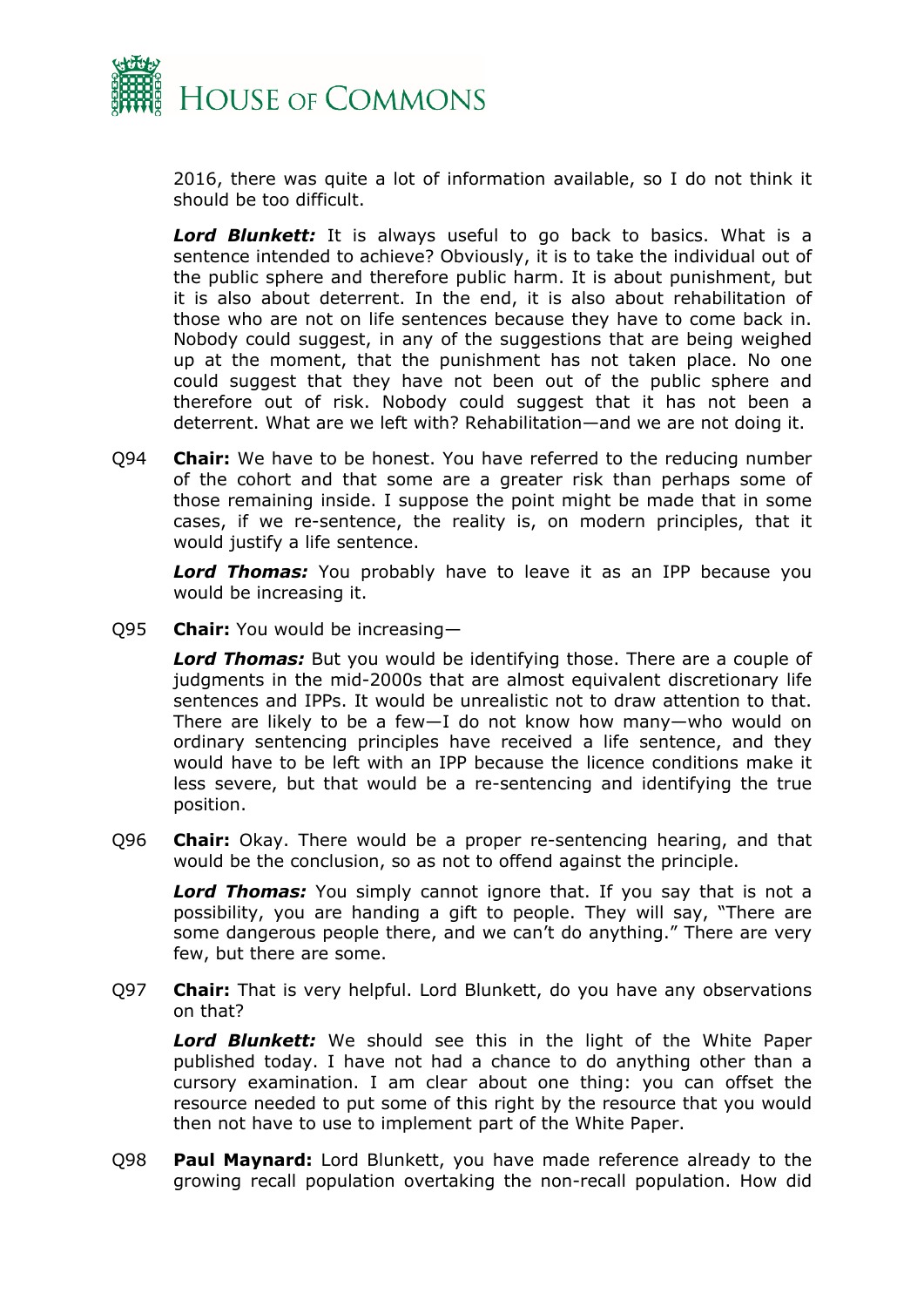

you envisage recall working originally? Is it a matter that the recall threshold is too low, and that the number of breaches needs to be narrowed in terms of the definition of risk? How would you now approach resolving that particular aspect?

*Lord Blunkett:* I refer back to the point that we had established a national probation service. Quite substantial resources were beginning to have an impact by 2003 when this part of the sentencing Act was incorporated, the CJS. We believed that by the time it was going to be implemented those resources would allow not only for the provision in the Prison Service for rehabilitation in preparation for release, but also for supervision in the community in a way that would allow people to get out of the licence conditions, which has clearly not happened. Minor breaches lead to recall, and recall then leads to an average of 20 months back in prison, which is the equivalent of three and a half years on a determinate sentence for what could easily be, but not always, a very minor infringement. Because of the dire straits that the probation service has seen itself in, although that has been recovered, it has not had the wherewithal to do the job that was originally envisaged.

Q99 **Paul Maynard:** Would you agree that that threshold for breaches needs to be reviewed?

*Lord Blunkett:* There needs to be very clear guidance because there is substantial evidence, and I am not blaming them for this, that the probation service does not even understand the existing regulations, including when an individual can apply for their licence to be set aside. In those circumstances, it is patently obvious that we need much greater clarity for all those who have to manage these offenders.

Q100 **Paul Maynard:** Thank you. Can I return to Lord Thomas? You were raising the likelihood of requiring a general approach to re-sentencing looking at each individual specifically. When I was reading your evidence, trying to get my non-legal mind around the legal judgments as best I could, I noticed that you raised an example of a gentleman who posed more risk now than he did at sentencing because his girlfriend had been unfaithful during his time inside. Does that give us any pause for thought in embracing a general re-sentencing? You would be sentencing him on the basis of what had happened after the original sentence had been handed down.

*Lord Thomas:* There are two aspects of that. One is whether, on ordinary principles, a person should have been given an indeterminate sentence in the circumstances. Secondly, when you come to balance future risk, I think justice also requires you to take into account what the state has done to you.

People talk about protection of the public, but I believe that the criminal justice system has something to do with justice as well. The public, I have found, are much more understanding of the difficulties. If you have locked someone up for a very long time and he has become worse as a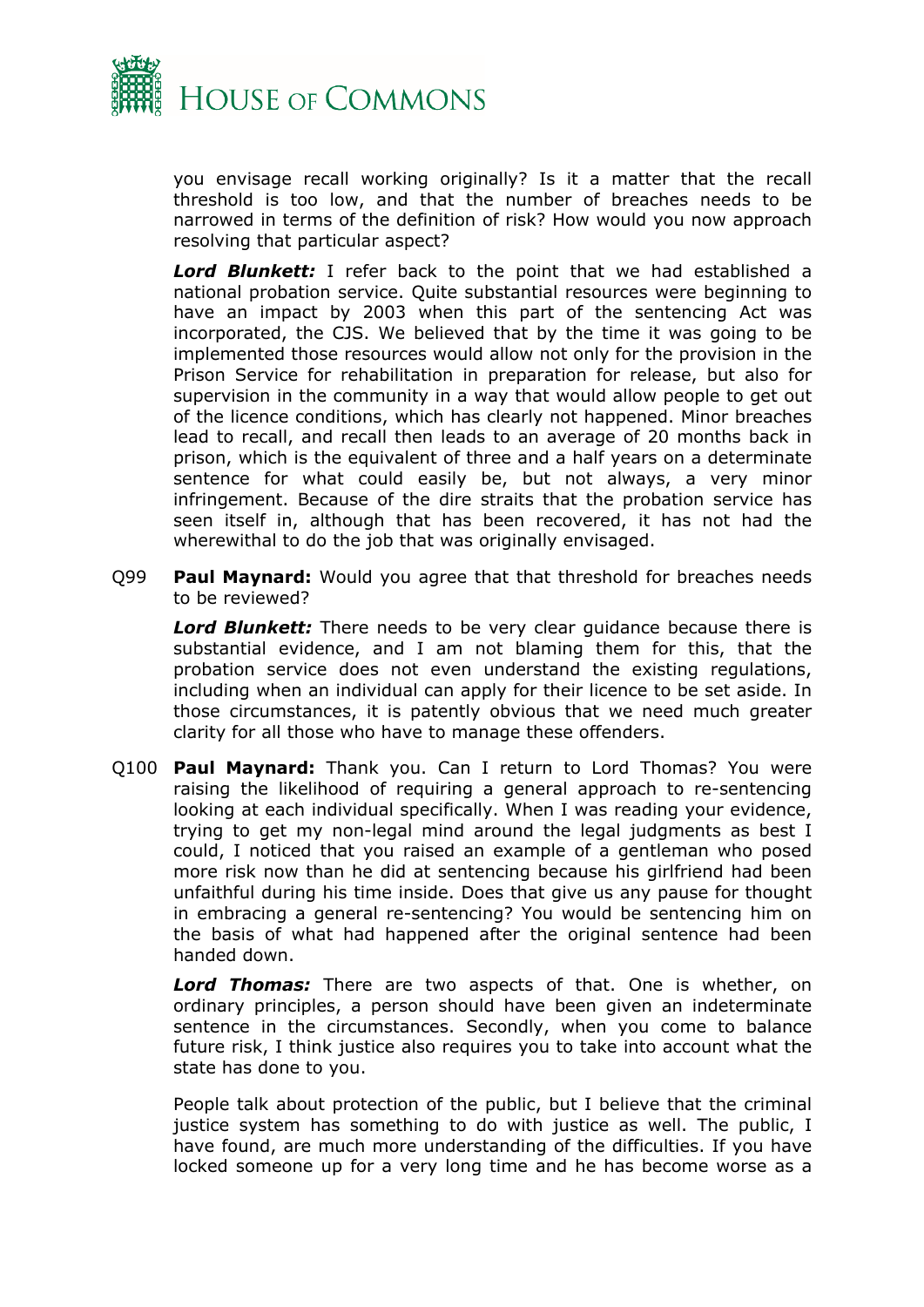

result, is it really fair to leave him there almost forever, or do you look for a way around it? These are very difficult problems, but I do not think one should run away from them. I do not think it would be right to ignore the problem. I hope you would come out with a circumstance. Details are needed. This is very difficult. Yes, this person would have received an indeterminate sentence. We leave him under an IPP. This person would have received a determinate sentence. There is additional risk. We can manage that in the community with proper resources. I would not like to see someone we made worse by imprisoning them under this system left perpetually at risk.

**Chair:** Okay, thank you.

Q101 **Angela Crawley:** Lord Blunkett, I know you have engaged considerably with campaigners and the families affected by IPP prisoners. What support should be offered to the families of IPPs?

*Lord Blunkett:* It is a really important question. Those who have gathered under the umbrella of UNGRIPP have been doing a tenacious job over a long period of time. The families suffer along with the individual who has been sentenced. The longer it goes on, the more distress to them. We owe them an obligation not just to provide the normal support you would expect to get for a family that is desperately trying to help someone in prison—we do not very often give that support, and we ought to think about that as a wider issue as well—but to offer whatever emotional support is required. Some of the close family of these individuals have been in touch with me, quite rightly, because of my position from 2003, and literally hundreds of them have made it clear to me that their distress affects the rest of their family as well as themselves.

**Angela Crawley:** Thank you.

Q102 **Chair:** Okay. Do you have any observations on that, Lord Thomas?

*Lord Thomas:* I agree with Lord Blunkett. One has to help the family. The other thing you have to do is explain to the complainant or victim of the crime why you are doing that. It is one of the very big problems with our system that we do not explain sentencing to the complainant or the victim. If we are to do this, we ought to say, "This is the truth of what has happened. You may be a bit uncomfortable, but this is the reasoning." Most people will accept that.

*Lord Blunkett:* Including, on release, the requirements in relation to the licence conditions and how they can be explained simply and easily, and how families can be supported in helping them. When I went to Red Hook in New York and saw the community court there, which Harry Woolf and Derry Irvine both went to at the same time, the court engaged with the family of the individual. They allowed me to sit on the bench. It is the only time and the last time I have ever sat on the bench. The family came before the judge, and the family agreed to a programme where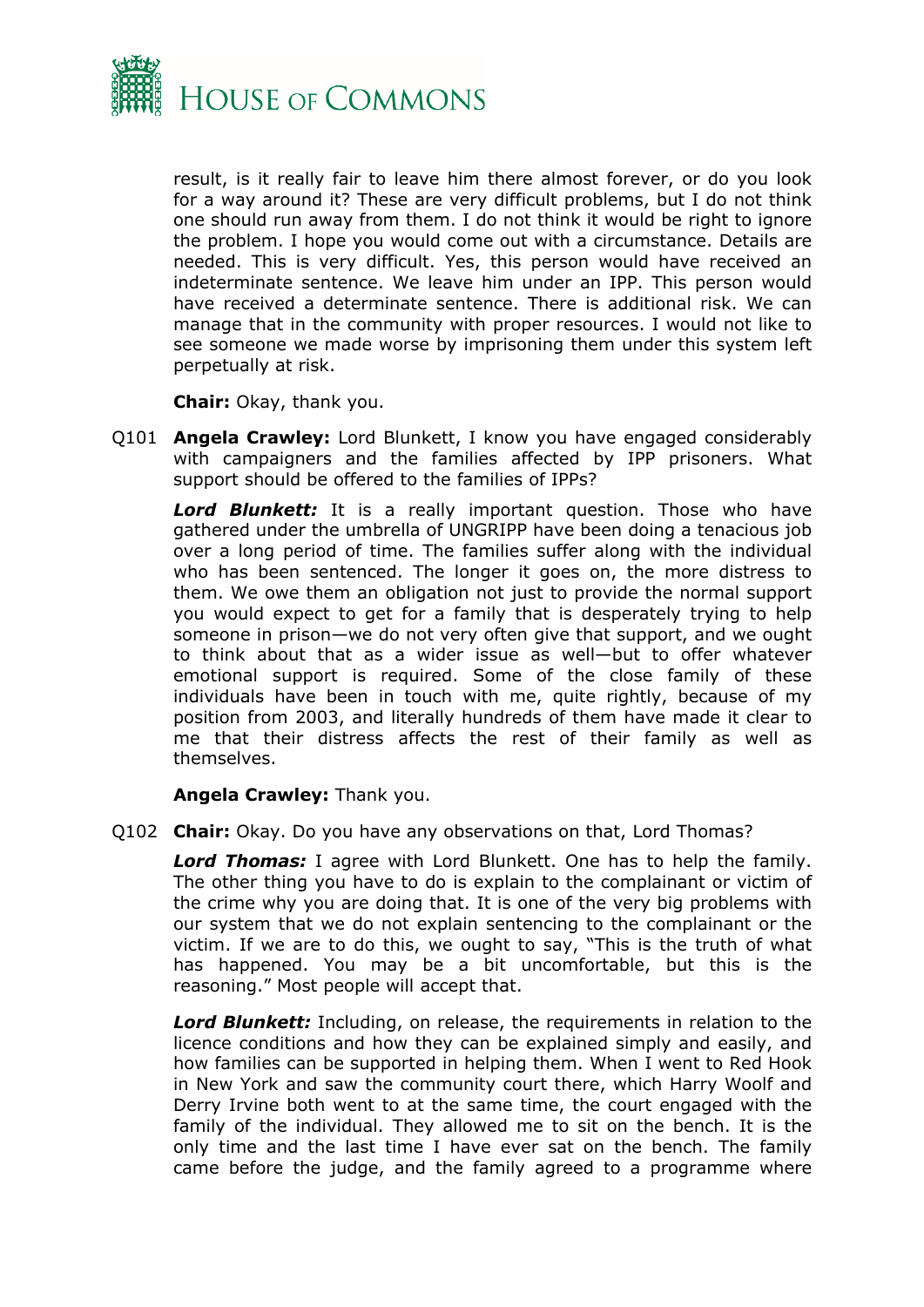

they would be helped in supporting their son, as it was in that particular case. If they can do it in Red Hook in New York, we can do it.

**Chair:** That is a good point.

Q103 **Rob Butler:** Lord Thomas, following on from what you were just saying, do you think there is a role for the Sentencing Council—as I declared, I was a magistrate member of that organisation—in various aspects of what you have been talking about today, both potentially working with politicians when they are contemplating legislation about the possible consequences down the line and in the way they explain to victims, families and the offender him or herself? Do you think there is greater scope there, or do you think that it should be fairly narrowly focused on producing guidelines and understanding their implications?

*Lord Thomas:* No. I think there are two things that have changed. First, the policy of most civil services across the world is to move people after a very short period of time. When I first became a judge, the people in the Home Office and the people in the Ministry of Justice had probably been in their respective roles for year after year after year, and they knew exactly how the system worked. I am afraid that is not true, by and large, any more, so there is a greater need now than there was in 2003.

Secondly, these are very difficult problems, and I do not agree with those who say, "Just leave it to the Ministry of Justice or the Home Office, and members of the Sentencing Council should not be involved." As long as you understand what your role is and decide, ultimately it is a political decision. I hope I am not being disrespectful, but I think sometimes people need more help than is available to them, and people should be more willing to do so.

You kindly referred to the decision in Roberts. I took what people would say was always the proper view of a judge. If Parliament had passed legislation and you thought it was wrong, you cannot, as a judge, just tear it up. It is very rare that judges depart from that. The corollary of that is that there ought to be more input in trying to work out the consequences. We do this in commercial law all the time, and there is room to do it in criminal justice as long as you are careful, ultimately, to pass the buck back to where it belongs, and that is to the politicians.

#### Q104 **Rob Butler:** Lord Blunkett, do you want to say anything on that?

#### *Lord Blunkett:* No.

**Rob Butler:** Thank you very much.

**Chair:** Gentlemen, that has been extremely helpful to us. I am very grateful to both of you for your time and your evidence. I think we have finished almost exactly bang on the time we had allotted.

*Lord Thomas:* Thank you. I am sorry, I have to be somewhere else. Thank you so much.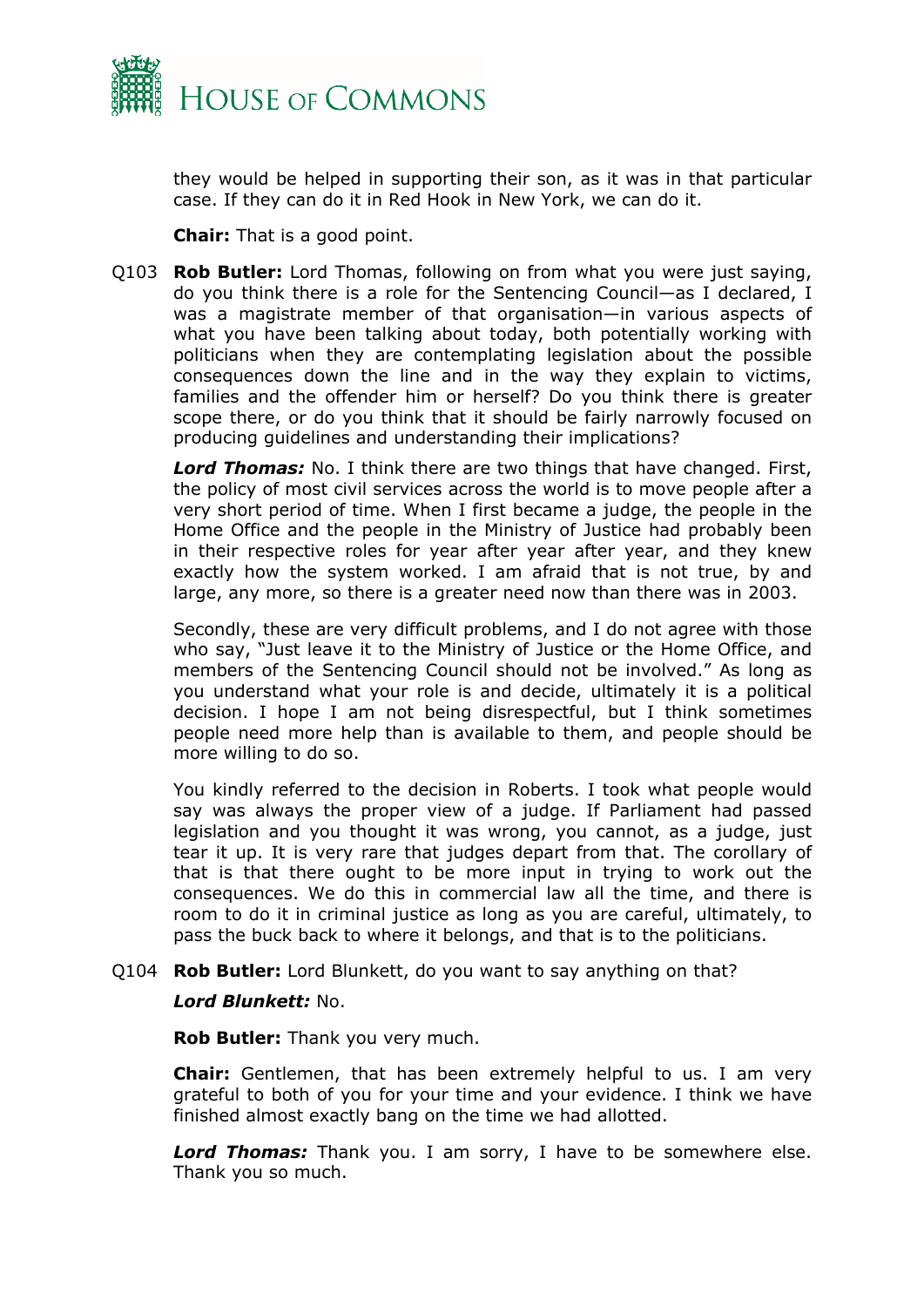

**Chair:** Thank you very much. We will briefly suspend until our next panel comes along. Thank you.

## <span id="page-14-0"></span>Examination of witnesses

Witnesses: Professor Hardwick, Professor Towl and Dr Bild.

Q105 **Chair:** Thank you very much for joining us to give evidence. Perhaps I can ask each of you very briefly to introduce yourselves for the record, and then we will get straight on to questions. Shall we start with Professor Hardwick?

*Professor Hardwick:* I am Professor Nick Hardwick. I am now a professor of criminal justice at Royal Holloway, which is part of the University of London. For these purposes, it may be helpful to know that I was a chair of the Parole Board.

Q106 **Chair:** Yes, indeed. Who would like to go next? Professor Towl?

*Professor Towl:* I am Professor Graham Towl. I am professor of forensic psychology at Durham University, and I was formerly chief psychologist at the Ministry of Justice.

Q107 **Chair:** Thanks. Dr Bild.

**Dr Bild:** I am Dr Jonathan Bild. I am deputy director of the Sentencing Academy. I apologise that I am not able to be with you in person this afternoon.

**Chair:** Thank you all, gentlemen, for the written evidence that you have submitted as well. Ms Crawley.

Q108 **Angela Crawley:** Thank you, Chair. My first question is to ask each of you how you balance any policy or legislative solutions on IPP against the need to protect the public from the risk of reoffending. I will start with Nick first of all.

*Professor Hardwick:* As I have been clear in my evidence, there is a risk to any solution for IPPs, and there is a balance to be struck. There are a number of ways in which you could reduce or minimise that risk. The risk is not just the risk of an individual IPP prisoner going on to commit a further offence, but the risk that that might do to confidence in the system overall, and both of those things have to be thought about.

Q109 **Angela Crawley:** Should the policy or legislative solutions apply universally across all of those serving IPPs, or do we need a more targeted approach?

*Professor Hardwick:* We need a more targeted approach. There are ways in which you could differentiate those who are likely to pose the greatest risk and those where that is not the case. I do not think predicting risk is a precise science, and I certainly do not believe that in any solution you can eliminate risk altogether, but you can significantly reduce it and manage it.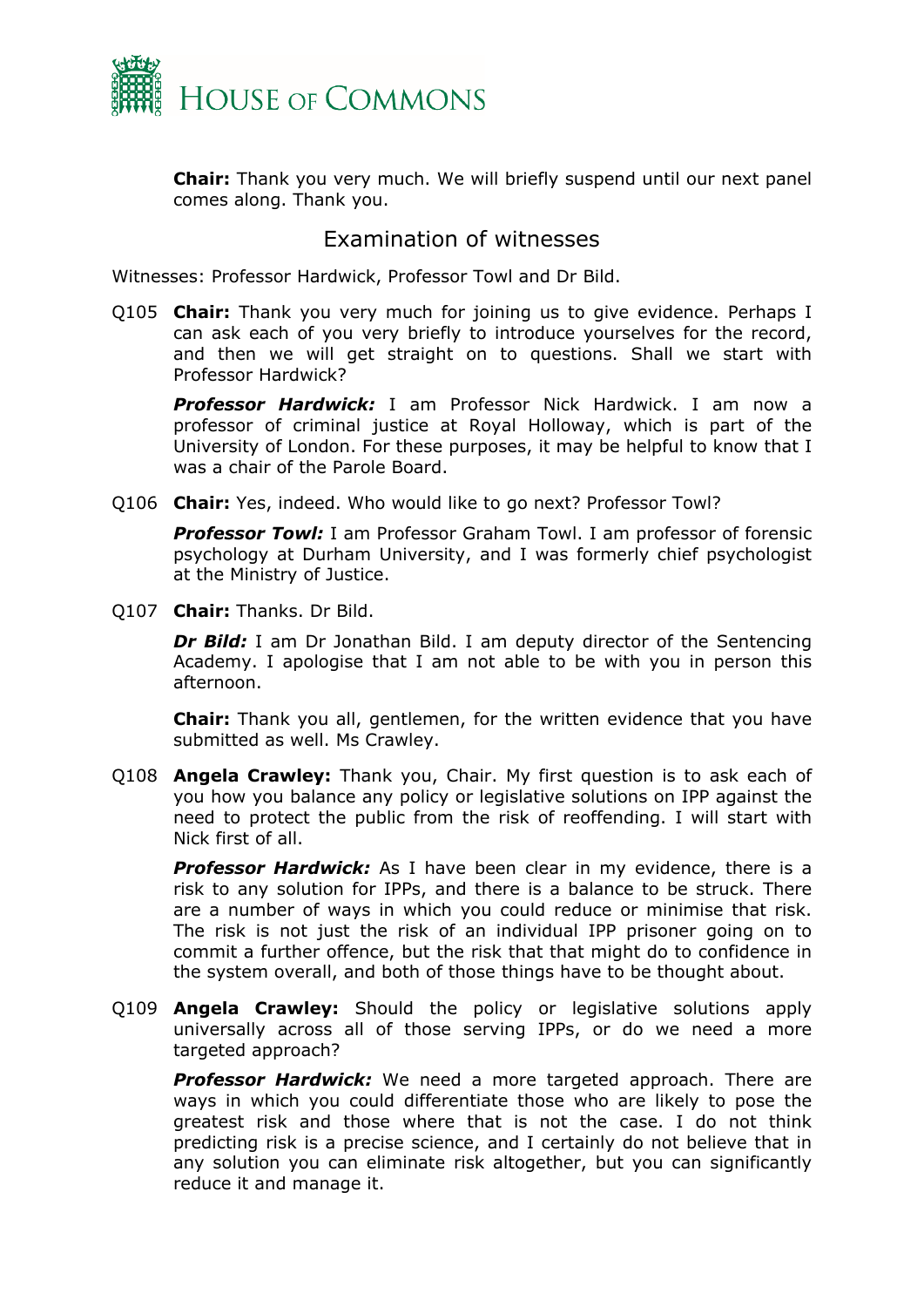

Q110 **Angela Crawley:** Thank you. Professor Graham, would you like to go next?

*Professor Towl:* There is a lot of work that can be done to reduce risk. One of the unfortunate consequences of the way the programmes industry is organised is that, for example, typically in custody, prisoners are given group work interventions when those interventions could just as readily be delivered one to one. That would give much greater flexibility in service delivery. It would mean that prisoners would not have to move from prison to prison for a particular programme. That would be a very straightforward solution to getting greater access to that and thus protecting the public more, on the assumption that it is effective and that it is working. That seems to me to a fairly straightforward change that could be made.

In my term of office, about a quarter of the psychologists in prisons were in the high-security estate. That does not serve the interests of public protection at all well to my mind. The reason is that the individuals—the prisoners—they are working with are highly unlikely to get out for a considerable period of time. My advice would be to move those resources to community settings. That would give the public and sentencers more confidence in community-based interventions, and it would give support to probation officers who may be struggling with decisions about whether or not they should recall individuals. There are some very practical changes that we could make very straightforwardly, not with additional resources but simply using existing resources differently, which could be very impactful indeed.

Q111 **Angela Crawley:** On that point, there was what was termed a short tariff. How would you define what a short tariff for an IPP sentence would look like if you were asked to build such a policy?

*Professor Towl:* It is an arbitrary thing at some level where we cut off what a short tariff would be. My perspective would be to take a look at the collection we have in front of us, the real-world cases, and to make a pragmatic decision about what constitutes short and what does not, and also where each of those individuals is in relation to that. For me, one of the key areas is getting services to people who are held in custody. It seems to me that the way that is set up at the moment—this is not a question of not enough resources; it is about how the existing resource is being used—makes it more difficult for people in custody to access them.

One of the unfortunate trends in the past 10 years or so has been an increase in the number of different programmes. I can see that the laudable aim of that is to have more specialist programmes, but in general they are cognitive behavioural programmes. If the generic cognitive behavioural programme was used instead of quite a number of the existing courses, because it would have the same underpinnings, it could be run in more places more of the time, and it would apply to more people more of the time.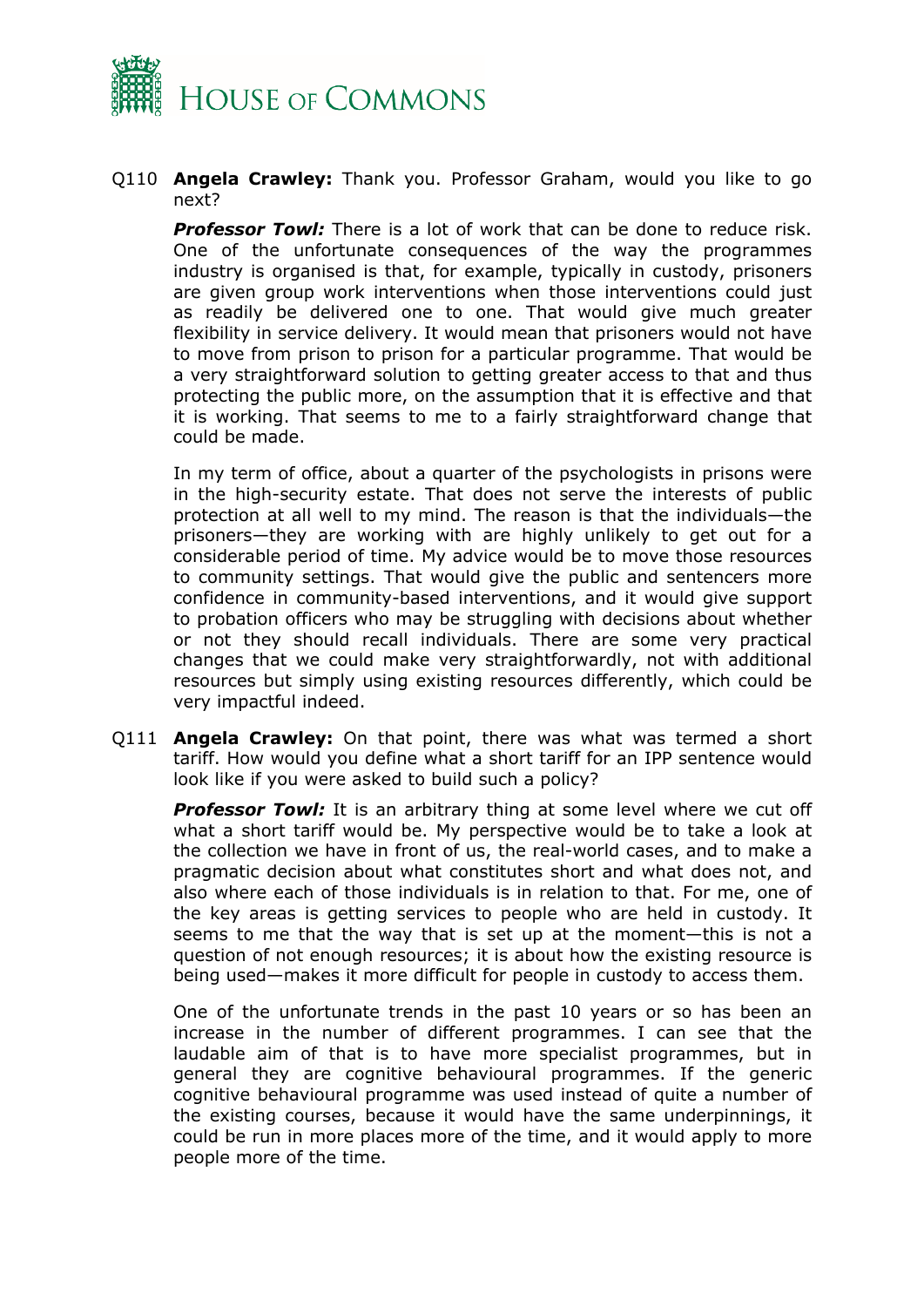

Where there would be a real material benefit is where individual psychologists are simply working through a manual or a particular set of sessions that would traditionally have been used in a group work setting. It means that they are covering a level of detail where they are not going to have to repeat stuff. With the existing courses, there will be a replication of certain elements of the cognitive behavioural approaches in each of the courses. If they go to course 1 and then course 2, they will repeat elements. I do not think that is a good use of resources. It seems to me much better to work one to one. Professionally, the one-to-one relationship can be of higher quality. If you have two people facilitating a group of eight or 10 people in there, the level of rapport is qualitatively different from the rapport if it is one to one. You could extrapolate that into all sorts of other areas of life. If you have one-to-one coaching and support, that is different from being one of eight.

On the question of tariff, it is an arbitrary thing. I would take a pragmatic approach. What I want to focus on is that I think it is a heterogeneous group, and I would be looking at offence type as well as tariff, and what the implications are for reoffending.

#### Q112 **Angela Crawley:** Okay. Jonathan, do you wish to add anything?

*Dr Bild:* To me, there is one clear distinction within the IPP group from a sentencing perspective. It is the same distinction that Lord Thomas drew earlier: should some have got a life sentence or should they not? The difficulty we have with trying to disentangle the IPP cohort as a whole now, and trying to cherry-pick who does and does not get released, is that the injustice comes when someone has, in effect, been accidentally sentenced to life in prison by Parliament. At the time, there was not a realisation of how serious these sentences are. Giving someone an indeterminate sentence is a very binary issue. They are being sentenced to die in custody, absent an intervening event. For me, the issue comes not necessarily on tariff length or offence type; it is about whether that person, on justifiable grounds for the gravity of their offending, was suitable for life imprisonment. Where they are not suitable for life imprisonment, we are on very shaky ground potentially detaining that person for the rest of their life.

Unfortunately, we need a comprehensive solution, but we also have to acknowledge that any comprehensive solution carries some additional risk. We have reached the point with this process where we are choosing what we tolerate. We either tolerate the ongoing injustice of the IPP system or, as Peter Dawson intimated a couple of weeks ago in his evidence and Lord Thomas said earlier, we tolerate a little bit more risk in society. We do not normally lock someone away for the rest of their life because we think they are risky. We only normally do that because of the gravity of their offending. That is unfortunately where we are. It is about balancing those two risks.

Q113 **Angela Crawley:** I will ask Nick my final question, and if anyone else wishes to add to it, they can. Do you think that compassionate release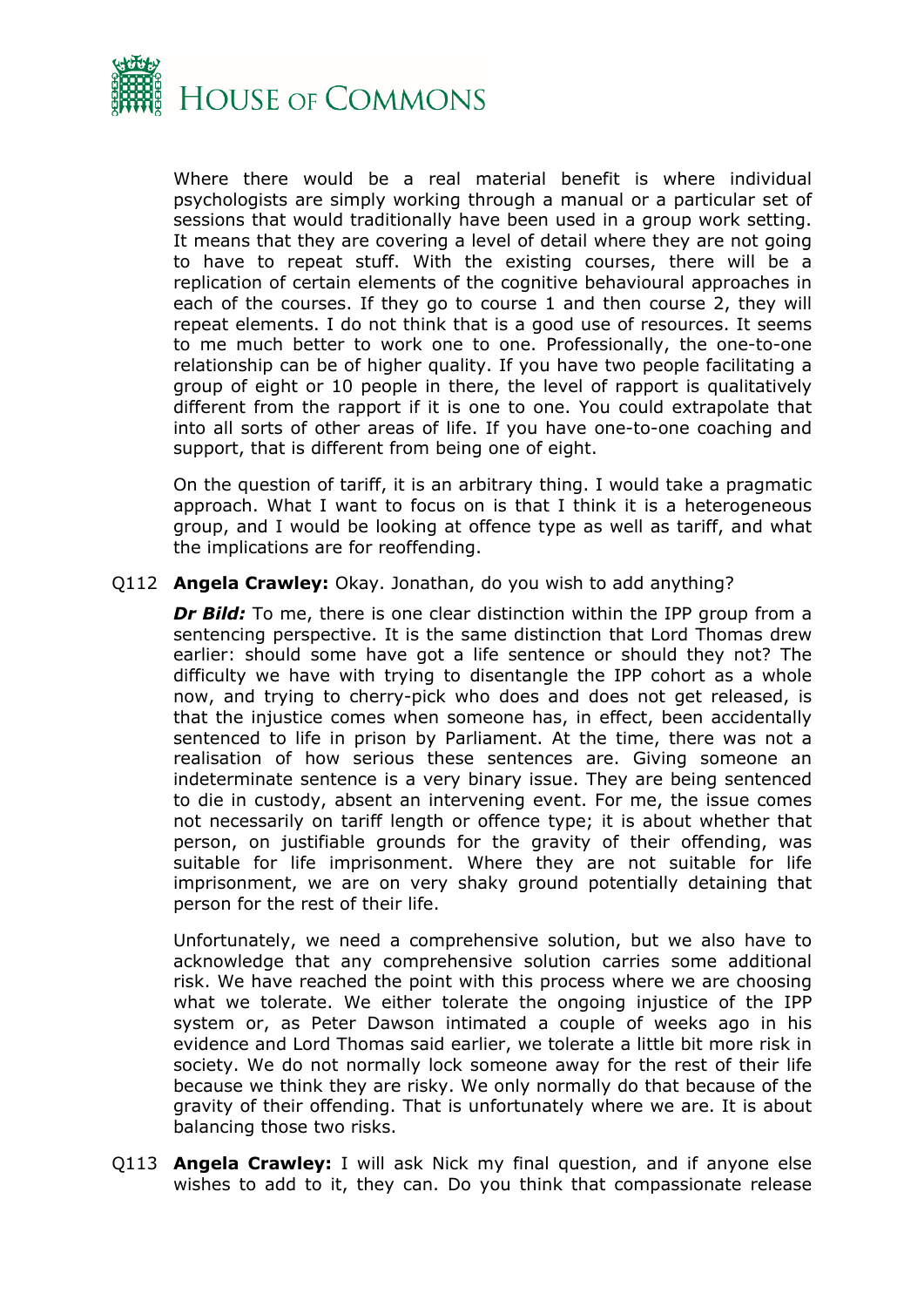

should be considered for those serving IPPs with short tariffs and for those who have served beyond the maximum sentence length for their index offence?

*Professor Hardwick:* There is a menu of options you could choose from that has been discussed. I do not think there is one thing that works for everybody. The IPP prisoners who have already served the maximum tariff—the maximum potential length of a sentence for that offence—are the most egregious cases, and there is a case for compassionate release for those prisoners. That would be a quick way of dealing with it. When Ministers make those decisions, they do so on the advice of the Parole Board if there is a case for compassionate release. For those particular prisoners, there is an argument for doing that.

Q114 **Angela Crawley:** Graham or Jonathan, do you want to add anything?

**Professor Towl:** I think it is a compelling case, too. If we know little else about this area of IPPs, it seems to me that it is an area of injustice, and it seems that compassion has a place when we know that there have been injustices. Why wouldn't we wish to be compassionate in such cases, albeit with the caveats that Nick has helpfully mentioned?

Q115 **Angela Crawley:** Jonathan, do you have anything further to add?

**Dr Bild:** It gives rise to some difficulty if you are leaving this as a discretionary decision in the hands of a member of the Executive. Going back to my earlier point about it being comprehensive, you worry about who is going to get left behind. We really want to avoid any more arbitrary distinctions. I would hesitate about compassionate release. I fully understand why we might pursue that, but that is slight desperation, to some degree, in just trying to do something. As I said, I would rather have a more comprehensive outcome.

**Chair:** Thank you very much.

Q116 **Paul Maynard:** Dr Bild, you have already mentioned your perception of risks in terms of a re-sentencing exercise. Can you say a bit more about what you think those risks might be and how they might be mitigated?

*Dr Bild:* The key to any re-sentencing exercise clearly is around managing the risk for those who will be released into the community, perhaps without the say-so of the Parole Board. I am not an expert in managing risk, I am afraid to say. I think others on the panel are much better suited to that than I am. We can build into a re-sentencing process a lead-in period. It would probably be more appropriate to have a sunset clause on the IPP rather than a re-sentencing process. Re-sentencing someone to a determinate or extended sentence runs the risk that they have served that many times over already, and therefore they become eligible for release that day. That is probably not in the prisoner's interest any more than it is in society's interest.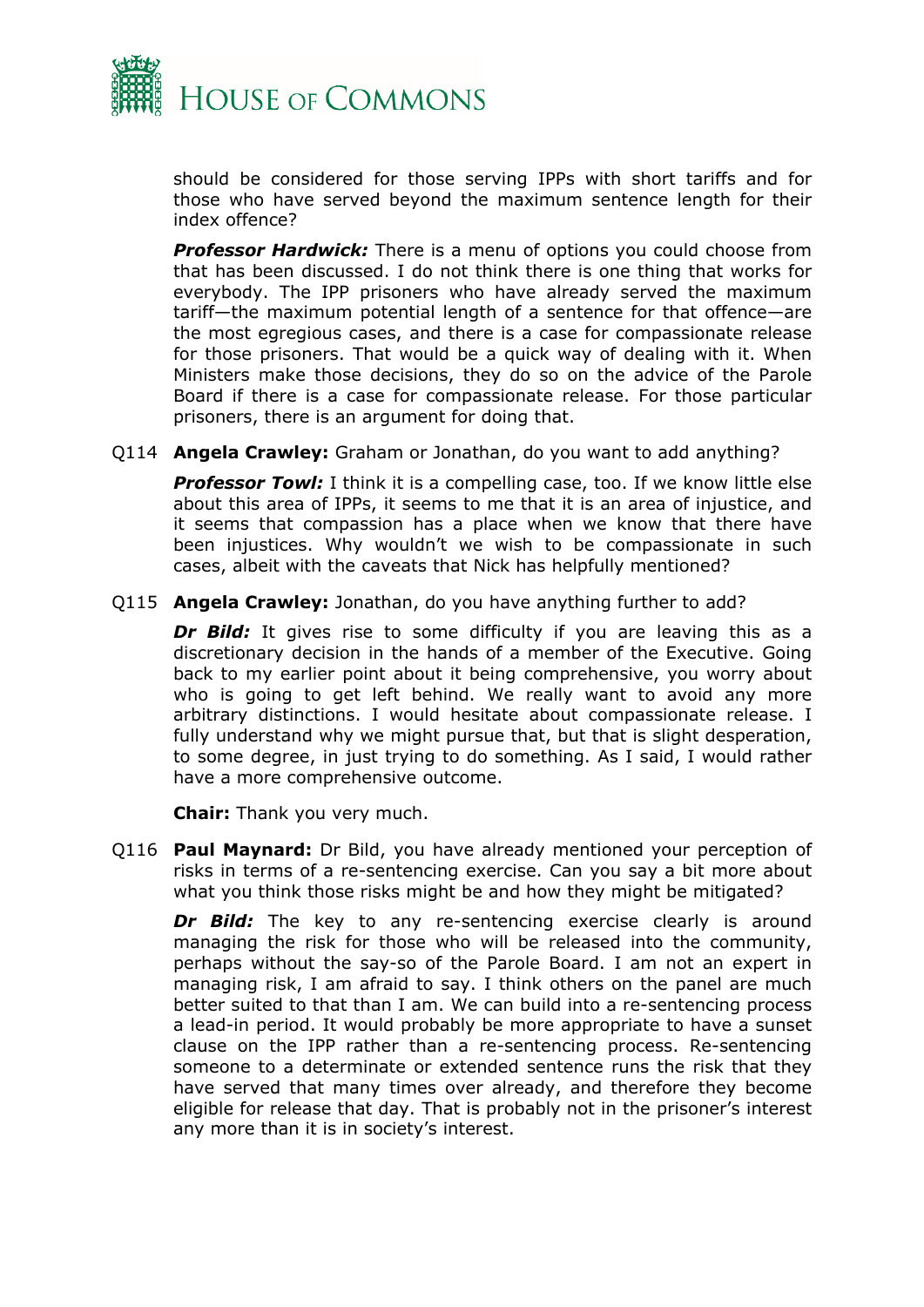

My favoured solution would be a process of review in which probably everyone is left on an IPP, but the ones who would have got a life sentence are left on the IPP indeterminately. They have not really been that adversely affected, other than probably their practical experience and having gone into the system at such a chaotic time. They are very much in the same situation they would have been otherwise, because they would have received a life sentence.

Those who would not have received a life sentence are the ones we really need to be concerned about. Mainly, those are the ones we need to think about a sunset clause for. Possibly for some, such as the people in the evidence you took a couple of weeks ago who are very mentally unwell now, perhaps there should be an exit out of the IPP on to a hospital order or something like that. You have to question why, when someone has served their punitive term many times over, we still need the backstop of an effective life sentence to treat that person.

Q117 **Paul Maynard:** You cite in your evidence a precedent for a larger reconsideration of IPP sentences back in the earlier part of the last decade. Can you set out in a bit more detail how that worked, how many applied, what the consequences were numerically and how large a group it was?

*Dr Bild:* Sorry, those were not the IPP sentences; they were mandatory life sentences.

Q118 **Paul Maynard:** But in terms of a precedent for having a larger resentencing exercise overall.

*Dr Bild:* Essentially, everyone who had been convicted of murder and who was still in custody in 2003 was eligible to have the tariff that the Home Secretary had set reset, essentially, by the High Court. To be clear, it was a much more straightforward process than any IPP sentence process would be, because the life sentence was staying in place. There was not a public protection aspect. It was done on paper. I appreciate the concerns, albeit that Lord Thomas does not think there is a huge manpower issue. There could be a High Court process on paper to review the cases, as the schedule 22 process was.

Essentially, the question of what we do with post-tariff IPP prisoners is a policy issue, not necessarily a sentencing issue now. In any review process, I think the judge would be looking to separate the life sentence cases from the rest, and it is probably for Parliament to decide what it wishes to do with the cohort who would not have received a life sentence.

Q119 **Paul Maynard:** Thank you. Professor Hardwick, you are in favour of a slightly narrower re-sentencing process, potentially. What impact do you think a wider re-sentencing process might have on the Prison Service, the Parole Board and the probation service?

**Professor Hardwick:** Partly why I suggested a narrower re-sentencing exercise was to question whether the resources would be available to do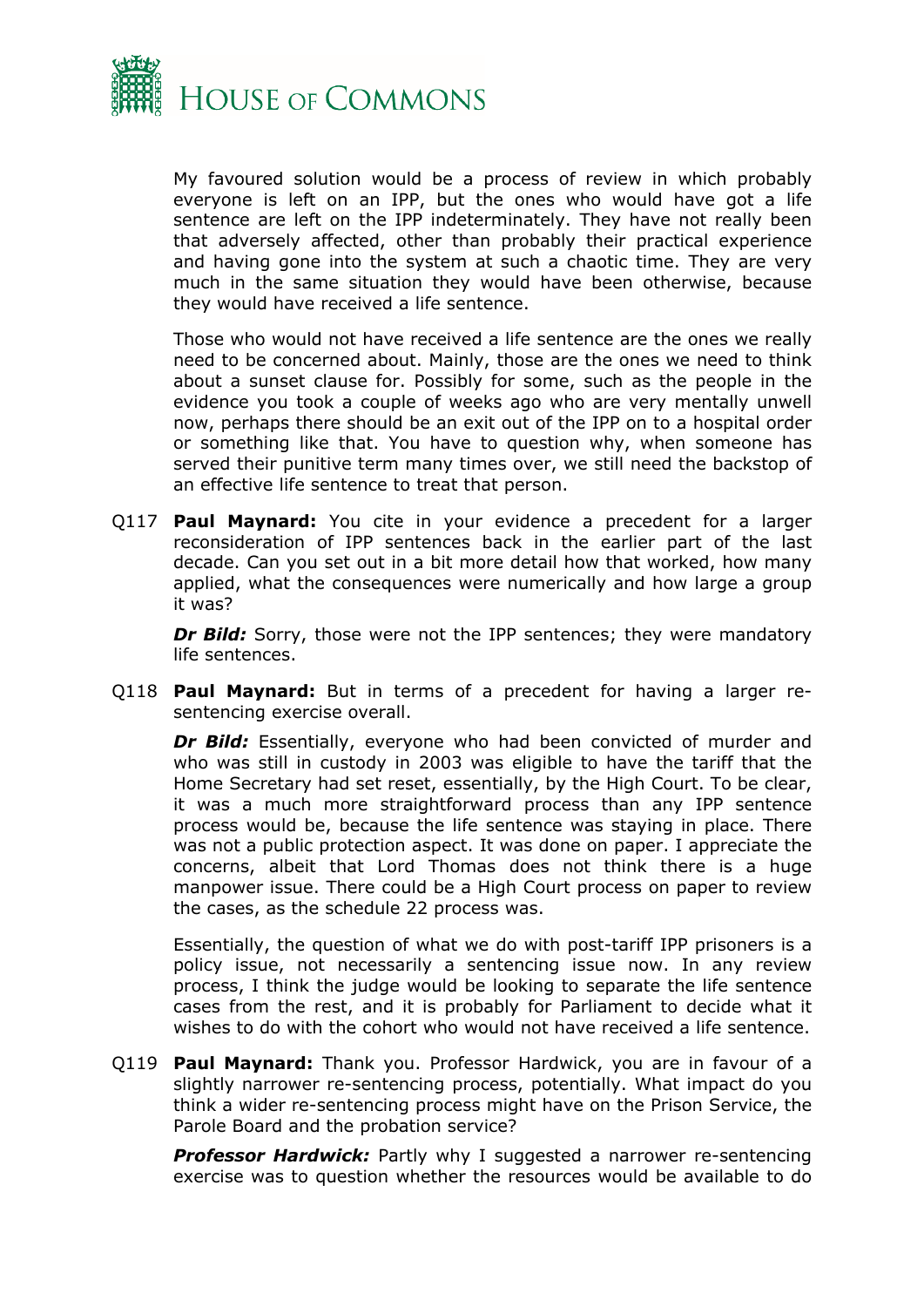

it on a larger scale. Although Lord Thomas said there may be judges who are in a position to do that, there are other aspects of resources that are required. I am not against a wider exercise.

I try to make my evidence as practical as possible. It seems to me that the argument for a re-sentencing exercise for those IPPs who have not yet served their full tariff is that it is a manageable number—about 70 at the last count—and they are also likely to be the riskiest of the prisoners because the length of their tariff suggests that they committed the most serious offences. If you could deal with those, perhaps in the way that Lord Thomas suggested, either by giving them a life sentence or, if you found that they did not merit a life sentence, leaving them on the IPP sentence, you would remove some of the higher-risk prisoners from the process, which would then make it easier, I think, both politically and practically to take some of the other measures in respect of those who remained on the IPP sentence.

Partly, my suggestion was about making the overall risk more politically manageable. The problem with doing a re-sentencing exercise for all IPP prisoners is that inevitably you would probably get to a point where some, following that re-sentencing exercise, needed to be released immediately. The problem with that is whether it would be in their best interests because it would simply make it difficult to do even the limited preparatory work that might be appropriate and that they might need. You would also need to think about some licence period, so that they had some support after they left. You have to think about those issues.

My view, pragmatically, would probably be to re-sentence the most serious offenders because a lot of those would go into the life category. We know for a fact that judges were advised that, if there was a serious offence and there was a sentence available that was less than a life sentence, it was appropriate they should use it. We know that IPP sentences were used instead of life sentences. Shift the high-risk people out of the system, and that makes it easier to take some of the other measures I have described, and other people have described, in respect of the IPP prisoners who remain.

Q120 **Paul Maynard:** Thank you. Professor Towl, would you be able to compare and contrast those two approaches? Should it be a broad resentencing exercise or a much narrower one?

**Professor Towl:** It is not something I have particular expertise on, so I defer to my colleagues on that.

Q121 **Paul Maynard:** It is lovely to hear someone who says they do not know or would rather not comment, because politicians never do that.

**Professor Towl:** I really don't know, so I am sorry.

Q122 **Paul Maynard:** I will go back to Professor Hardwick. In your evidence, I saw the suggestion that strengthening the independence of the Parole Board would be one way to give greater validity to its decisions as it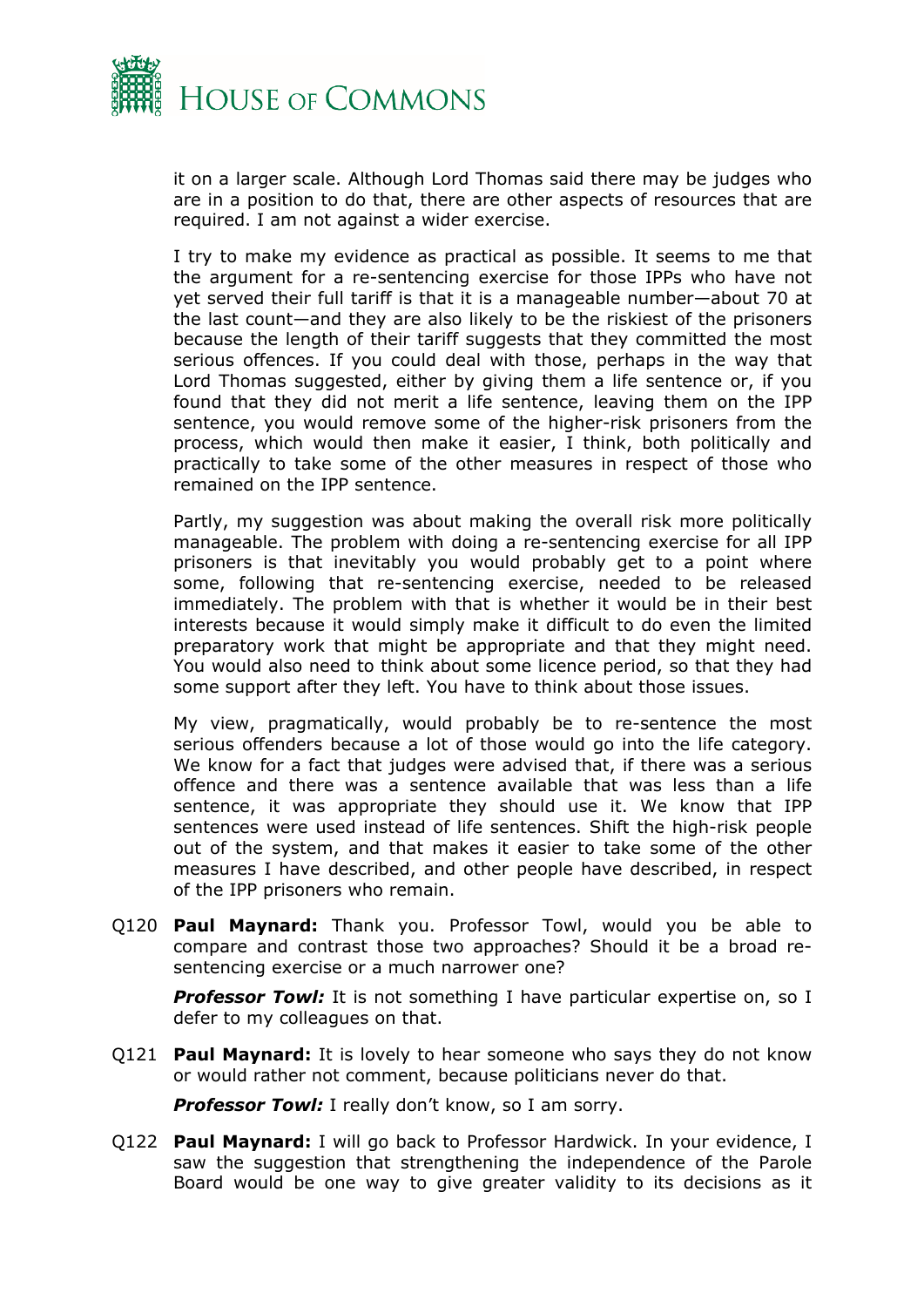

reconsiders some of these issues. Is there ever a degree of independence for the Parole Board that will protect it from Ministers taking umbrage at a particular decision they may or may not make?

*Professor Hardwick:* I am sure that Ministers will continue to take umbrage with decisions that the Parole Board makes for time immemorial, and the Parole Board has to get used to that. As I understand it, one potential outcome of the root and branch review of the Parole Board that is taking place at the moment would be that you would put the Parole Board on a proper court footing, so that its decisions were seen to be independent. If you had a degree of political consensus on doing something about the IPP system, and if you had an independent body making those decisions, that would reduce the risk of damage to confidence in the justice system as a whole if something went wrong.

I try to be clear in my evidence. There is a risk that some people you release—IPPs—will commit serious further offences. I do not think the risk to be managed is simply one of harm to those individuals; it is also one of harm to the system. You have to think about how you protect the system from the fallout, as well as trying to reduce the individual risk. One of the ways you do that is by giving it to an independent body.

To some extent, the tensions we were just relating to are appropriate. The politicians can voice the concerns of their constituents and their communities about decisions that they do not like. On the other hand, the Parole Board can make its decisions on the basis of the evidence in front of it, as a court would. Sometimes, those tensions are not a problem; they are a good part of how a judicial system in a liberal democracy works.

**Chair:** Thank you very much.

Q123 **Rob Butler:** Professor Hardwick, let's follow on a little bit from what you have been talking about. If we are talking about the Parole Board in whatever form, current or any future form, having responsibility for some of these decisions, do you think that the release test should be amended to shift the burden of proof of risk from the individual prisoner to the state, to turn it on its head?

*Professor Hardwick:* I agree with what Lord Thomas said about this. Philosophically, that seems like an attractive proposition. I am doubtful whether in practice it would make much difference. When you are faced with a decision of that kind, I am not sure that it is as nuanced as a change in the risk test might suggest. However, I do not think it would not do any good at all. It would do some good; I just do not think it would solve the problem. There is a set of issues, a set of processes, that you could follow that would do some good for some IPPs. None of them would solve the problem completely. I would not be against changing the risk test. I just do not think it is a panacea for the problem as a whole.

Q124 **Rob Butler:** We are not at the stage, as a Committee, of making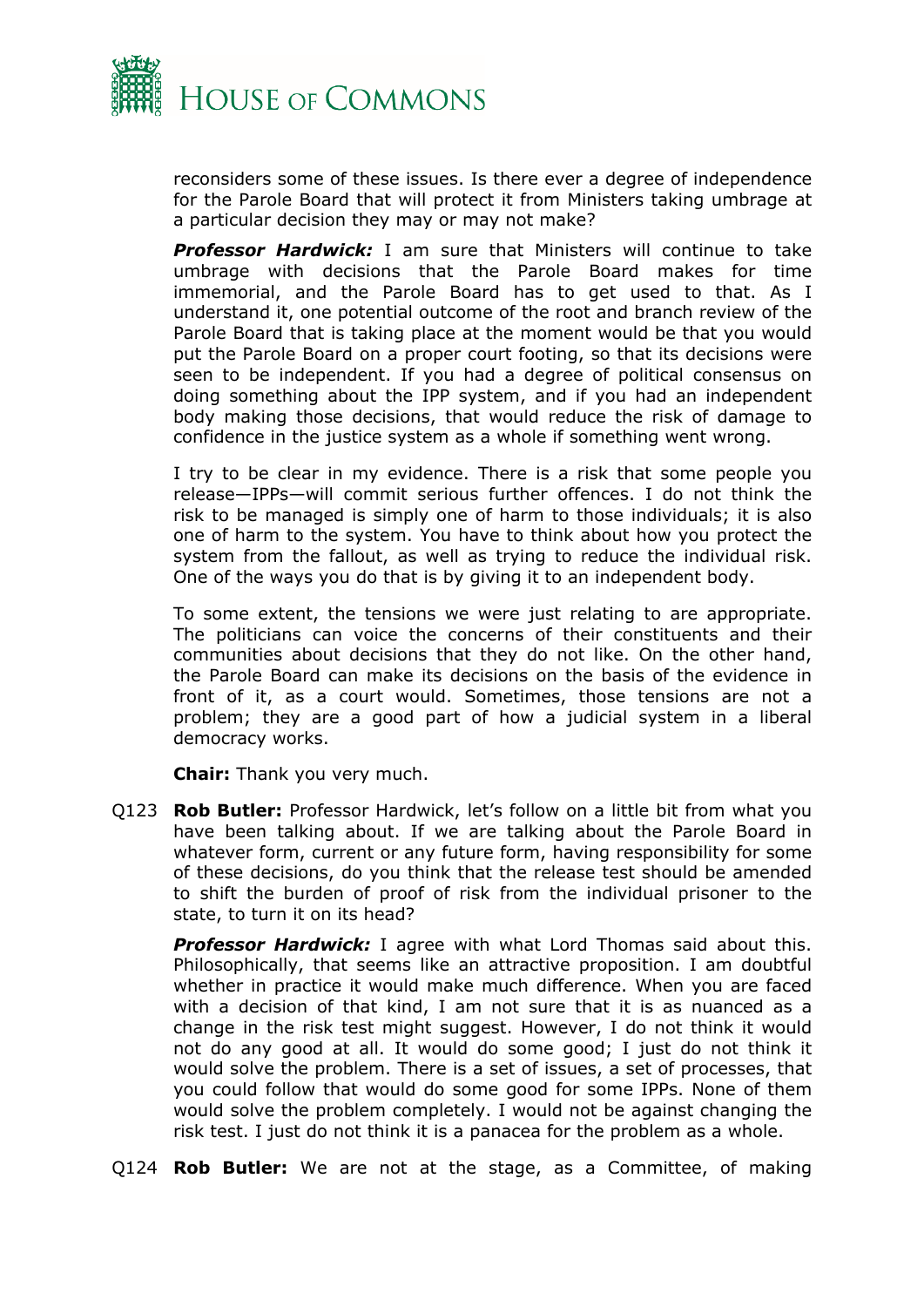

conclusions yet, but it is fair to say that an awful lot of evidence suggests that there needs to be a variety of solutions, for want of a better word, according to the different types of prisoner and the different circumstances. Who do you believe should arbitrate on which is the right solution for which group at which time?

*Professor Hardwick:* Ultimately, that is a decision for Parliament and Ministers. These are policy decisions that have been made. The channel that somebody goes into would ultimately, I think, be a policy decision. It might in some cases be at Ministers' discretion. A Minister could decide. Ministers, as we have heard, have the powers to change the risk test. Ministers have powers to grant compassionate release. Other things might need legislative change as well. That is a political and policy decision for you.

Q125 **Rob Butler:** Thank you. Before I get involved in anything else batted back towards me, I will come to Professor Towl and a different aspect of this, if I may, in terms of what actually goes on in prison for prisoners who are serving IPP sentences. There are a couple of different aspects I would like to touch on with you first.

One of the things that really struck me when we were talking to people who had been on IPP sentences was the difficulty that arose from the absolute uncertainty about knowing when they might be freed. Several said, "I wouldn't have minded if it had been a very long period of time, longer than the tariff. At least, I would have known." Can you talk a little bit about that from your professional expertise? Do you believe that the programmes in place in prisons at the moment, be they explicitly offender behaviour programmes or offending personality disorder pathways, help?

**Professor Towl:** Thank you. On mental health, we know that if people do not have control over their lives, or have less control over their lives, that is associated with less good mental health outcomes in general terms. People function better when they have some controls over their lives. This is a group where we have systematically prevented that at a structural level. We anticipate that there would be difficulties with mental health.

One of my concerns about that is that sometimes risk and need get conflated. For example, to me, if someone self-harms, that is communicating to me a need that they have. You mentioned offender personality disorder. That is seen as an indicator potentially of personality disorder, which to me is ludicrous, frankly. One of the problems is that, once they are in that position, there is a danger that individuals will become pathologised for what in practice is a fairly normal reaction to a trauma-inducing situation. To have no prospect of when they will be leaving prison or not, all that uncertainty and managing that and so on, is bound to have a negative effect on mental health. That would be the case for any of us at some level. There might be different degrees of that; none the less, that would be a general point.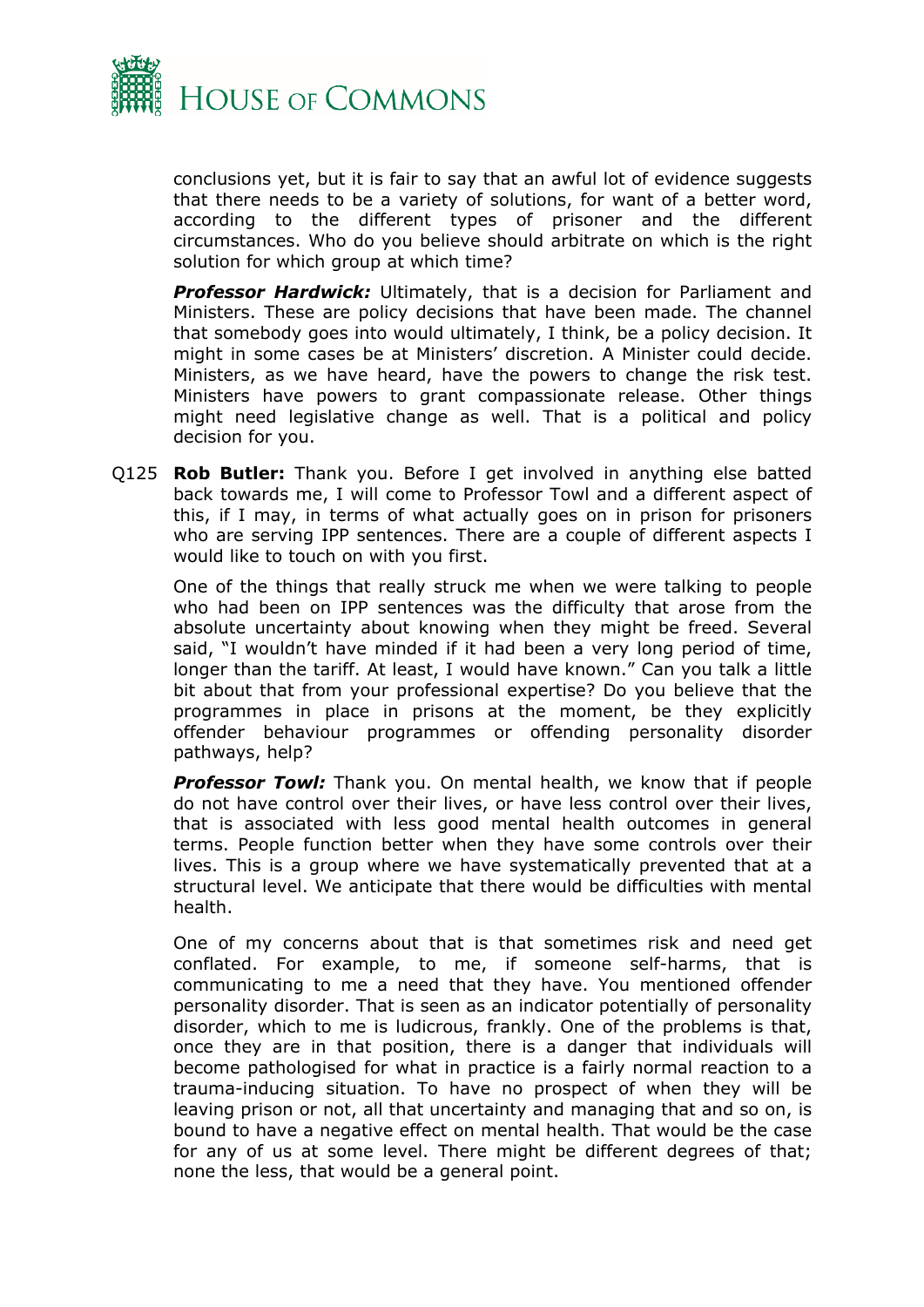

On the point about the programmes industry, the primary aim of that is to reduce the risk of reoffending, and the primary measure used for that tends to be reconviction levels. There have been mixed findings on that. Part of the problem has been secrecy. We saw that in the sex offender treatment programme, for example. There was evidence in 2003 and 2004 about that not having an effect on reducing sex offending. Then in 2012 the finding was that it was making people a bit worse, but that was sat on for five years. With OPD, there is some similar evidence that has been sat on, which, as I understand, has been looked at, but I do not know what the results of it are because it has been sat on.

There has been some other evidence, for example, with the violence programme just this year, where that has been shown not to work in reducing violence, but to have some positive indications in general offending. There is a mixed bag of results, but there is a culture of secrecy, and that is one of the real problems. It is difficult for people like me outside to have access to the details of those programmes or that information. All I can really get access to is lists about what they are. Because of my previous experience and knowledge in the area, I have a fair idea of what the programmes are about. They tend to be group workbased, although not all are group work-based; some are a combination of group and one-to-one sessions.

For that group of individuals, given what we know about the increased anxiety and depression among the group, I think we should set up a different aim, not just to address reducing reoffending, important though that is, but about their personal development and wellbeing. I would recommend from a professional point of view that each of them has counselling support. That seems to me to be fundamental.

Second to that is looking at things like education, particularly education linked to employment opportunities. We need to be working hard on that now because whenever down the line the person gets out, which is a hope and expectation in these cases, that is work that will be important, it seems to me, in ultimately helping that person thrive when they get out. If they are thriving when they get out, they are far less likely to commit offences. These things cannot just be siloed off as if they are different areas. If someone is feeling suspicious or untrusting of a system, they are less likely to engage. There are a number of response biases that we build in. For example, if someone does an accredited offending behaviour programme, they are asked afterwards whether the programme worked for them. What would we expect them to say? That is what I mean by response bias. They are biased to say, "Yes, it was effective for me."

Sometimes, there is a danger that all we are doing is training people in another language for talking about their offending. My concern about that is that unless we do the work that, as I would see it, is more fundamental, which is about supporting them as individuals—I am thinking of the counselling work—in recognition of damage that the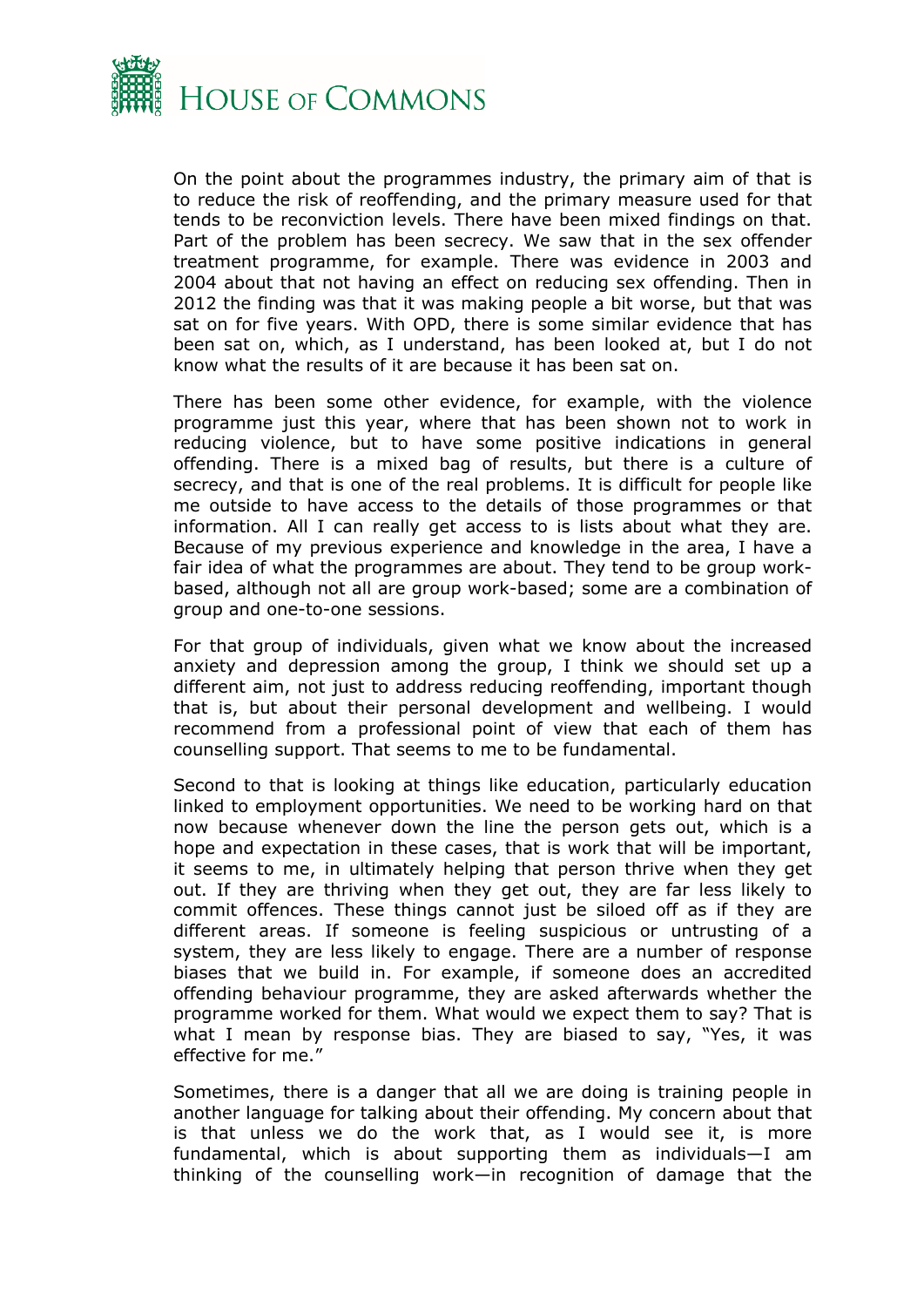

sentencing has done, and if we do not do work on giving them practical skills and practical help linked to employment and education, it is less likely that they will thrive in terms of not reoffending ultimately. It is more likely that they will engage more positively in work to reduce reoffending if we show that we have an interest in them too, if I may put it that way. Those are the sorts of things we need to do to address some of the mental health problems.

For example, when we are assessing risk of reoffending, we should routinely make a risk of suicide and risk of self-harm assessment because we know that the pattern of suicide among life sentence prisoners is different from determinate sentence prisoners. If we extrapolate from that that the difference is the determinacy or the indeterminacy, we predict that this group would have a higher risk of suicide. What we know about the pattern of suicides with indeterminate sentence prisoners in comparison with determinate sentence prisoners is that it will be more linked to when they are being reviewed. The review periods are really critical. That is what we see with a lot of life sentence prisoners, whereas determinate sentence prisoners tend to be very early on in their time in a particular prison when they are at much higher risk.

That pattern starts to change with indeterminate sentenced individuals. I have not looked at the data for that particular group, but that would be my prediction on the basis of everything that we know. We know that life sentence prisoners have a much higher risk of suicide than determinate sentence prisoners. From that, I would extrapolate that this group probably does too, and the same with the self-harm rates, for example.

Q126 **Rob Butler:** Professor Hardwick, what sort of programmes or services do you think need to be in place in prison to enable IPP prisoners to get to the Parole Board in a timely way, and that best equip them to present their case?

*Professor Hardwick:* I share some of Professor Towl's concerns about what people's expectations of programmes are. It is that there is almost some sort of magic treatment you apply. It simply does not work like that. We know that most programmes help some prisoners a bit. Working out precisely which prisoners have been helped and how much is very difficult to do.

This Committee has catalogued—I think you called it—an enduring crisis in prisons. That is certainly going to affect a prisoner's ability to make use of the programmes that are on offer. We know that for the last two years prisoners have been in lockdown. People have not been able to get to programmes. I would be cautious about seeing programmes as a solution to this. They could help a bit. Part of the reason we have got the numbers down as far as we have is the effectiveness of some of the programmes and approaches that have been applied. They can continue to drive the numbers down. In a sense, we have dealt with the lowhanging fruit. It is going to get more and more difficult, certainly with the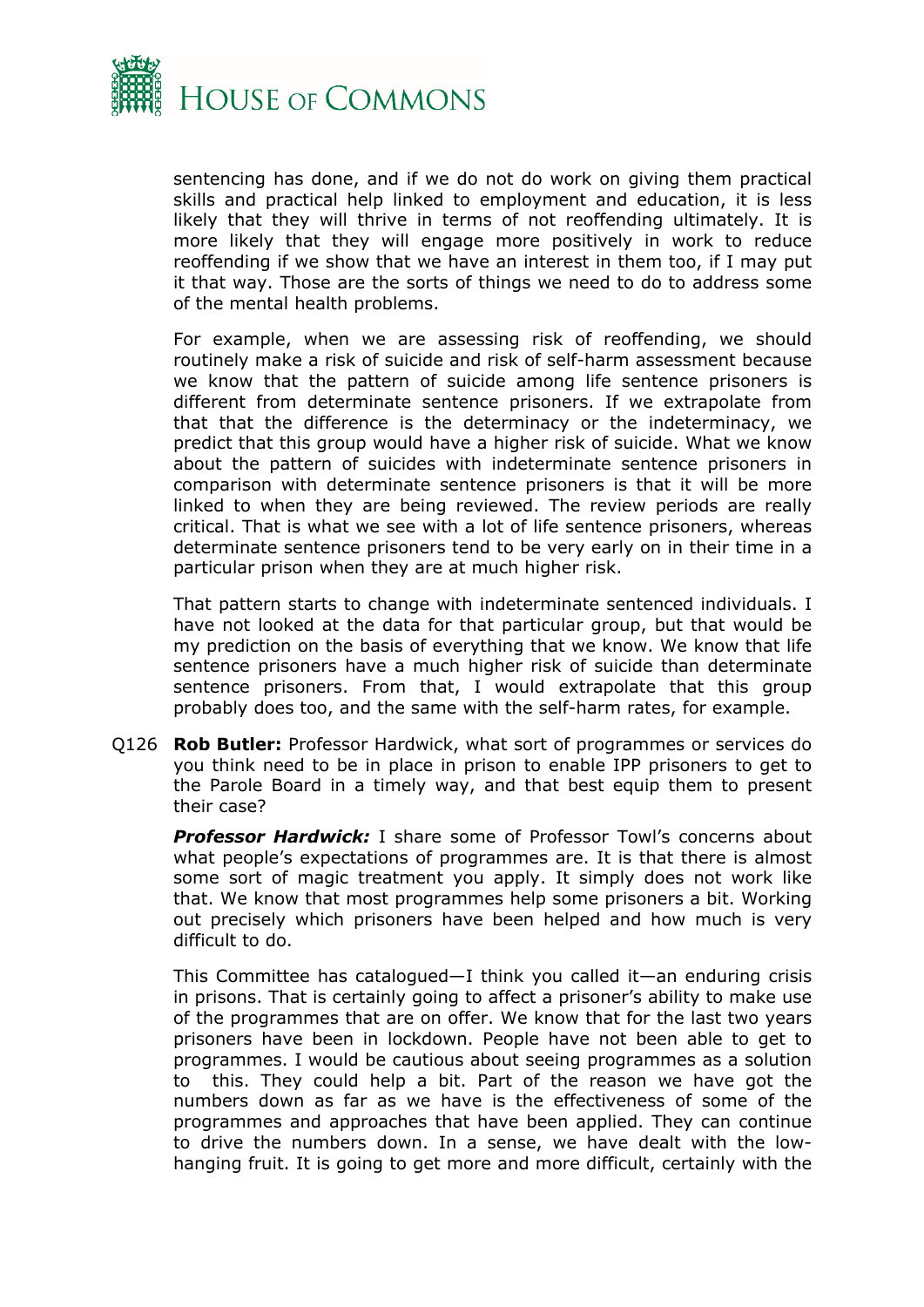

people who have not been released. Professor Towl is the expert, but I share his views on what he said about programmes.

Q127 **Rob Butler:** Thank you. That is very helpful from you both. Before I hand back to the Chair, Professor Hardwick, I know you are no longer chair of the Parole Board, but do you have a view about whether every Parole Board hearing member has the necessary expertise and experience that would be necessary to make the appropriate, proportionate decisions about IPPs?

*Professor Hardwick:* There may be an argument for specialising. Sometimes, they specialise in terrorism cases, for instance, or dealing with children. There is an argument for that. If part of what we are trying to achieve is to have confidence in an accelerated programme of release, in any of the options, it may be that you want to ensure that those panels are chaired by a judicial member. It is not that I think other members could not do it perfectly well, but it is a question of perception and public confidence in some of it. That is what I would look at. It would be true to say that sometimes it is in any case the most experienced Parole Board members who are often allocated to these cases as their numbers go down. You could always improve that process.

**Rob Butler:** Thank you very much.

Q128 **Chair:** That is very helpful. Professor Towl, perhaps I can come back to you. We have been talking about the management of risk and the fact that there will always inevitably be some risk and how much that is acceptable within the system. Do you think there is anything that could be done to change the way the probation service operates to manage that risk in the community better, to try to prevent, for example, unnecessary recalls? One of the real concerns that has been expressed is that the recall population will surpass those who are still serving the index offence, the way we are going. Is there anything that you could help us with on that?

**Professor Towl:** There are a few things. One of the things is less reliance on checklist-based approaches to risk assessment. That could be one key step forward. Giving people greater confidence in clinical decision making is important, while also being aware of the actuarial data. That is important too, but not defaulting simply to a checklist-based approach to risk assessment. That would be something very specific.

I mentioned earlier moving some staff from the high-security estate in particular because the question was about the public protection element. There is resource that could be moved over. Circles of support, for example, are used widely in the community with sex offenders. There could be something akin to that for our group of prisoners too, which would be quite practical. In terms of what we know about what is effective, mentoring programmes might be another area where we could literally get alongside the individuals once they were released, and that would be a more helpful way of managing risk.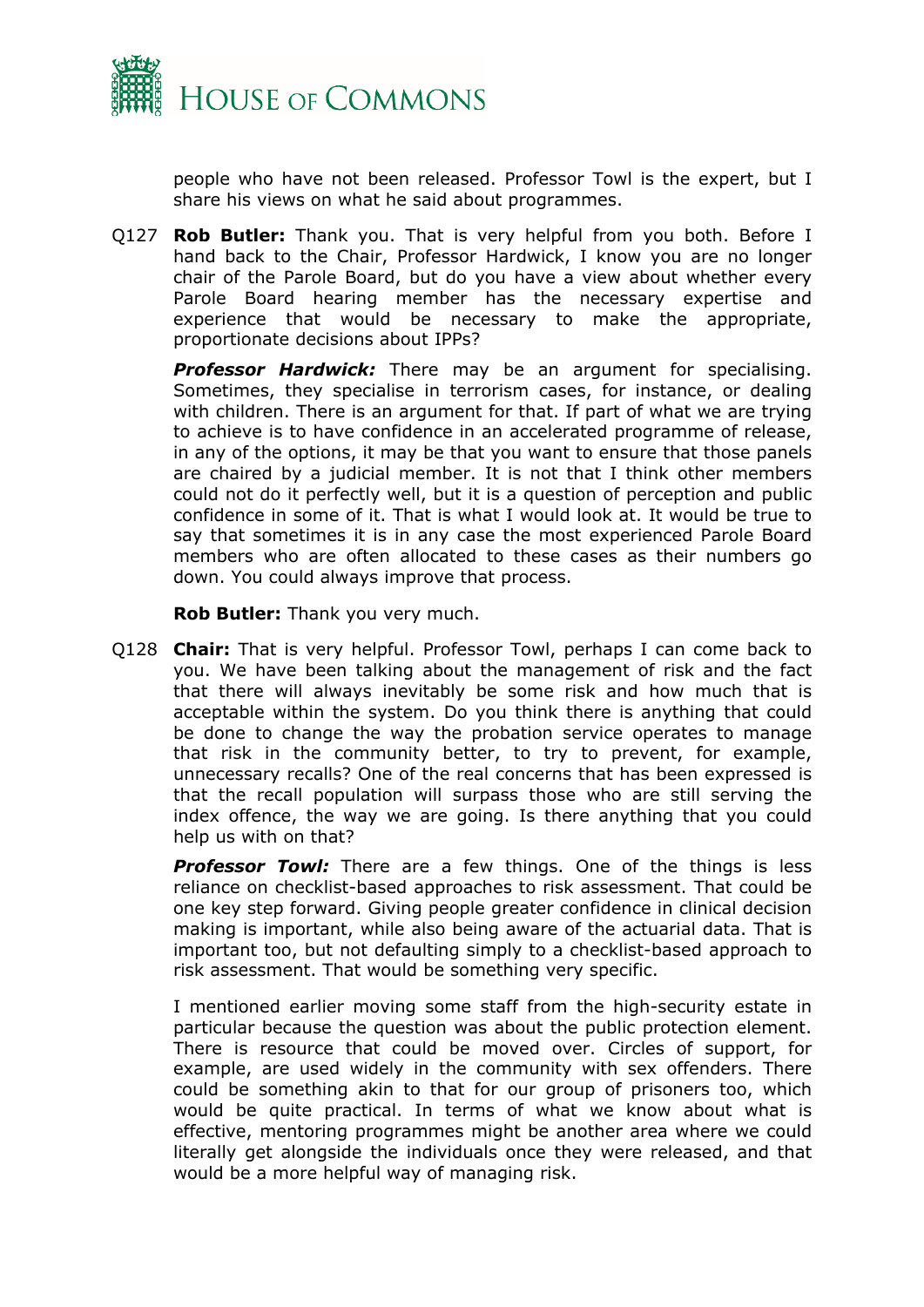

The overall focus would be on driving down risk rather than focusing on continually assessing risk. We do a lot of risk assessment. It is the same with suicide. We focus on assessing people. We spend hours assessing people for risk. We spend less time reducing that risk. That seems to me to be absolutely fundamental.

Q129 **Chair:** Okay, thank you very much. Dr Bild, do you have any thoughts on that area?

*Dr Bild:* No, that is not my area, I am afraid.

Q130 **Chair:** Professor Hardwick.

*Professor Hardwick:* There are some things that could be done. We need to understand the different ways in which a breach of licence conditions can take place. Often, the public assume that a breach of licence conditions means that the former prisoner has committed a further offence. That is often not the case. Often, it is a question of them breaking one of the rules or having some behaviour that cumulatively causes concern to their supervising officer. Sometimes, the appropriate thing will be for the probation officer to make an immediate decision about recall. Sometimes, it is a more finely balanced decision. For the more finely balanced decisions where there is not an urgent need for recall, there would be an argument for going back to the Parole Board and discussing the need for a recall with a specialist panel there. Other people have suggested that you go to a magistrate before you make the recall decision. I would put in some of those checks and balances. I think the Parole Board has suggested it could do this, and that would be a sensible approach.

The second thing is that, once an IPP has been released, they ought to be released at that point on a fixed licence term.

#### **Chair:** Yes.

*Professor Hardwick:* That would be set by the panel that released them, having some relationship to the licence period that their tariff would suggest the index offence would have been. If they commit a further offence, they should be sentenced according to that further offence, rather than according to their previous IPP status. Once you have got somebody out, you need to call a halt and take them off the IPP train. I was aware, when I was at the Parole Board, that the recall numbers would get to the point where they overtook the numbers of people who had not been released, and we are definitely heading in that direction. It is inevitable at the moment. That seems to me to be unjust.

Q131 **Chair:** You have suggested that there should be a maximum licence period of two to five years, something of that kind.

*Professor Hardwick:* If you took all of these things together, I would link it to the tariff. You need some licence period. You need to make sure that people are supervised when they are initially released. I would not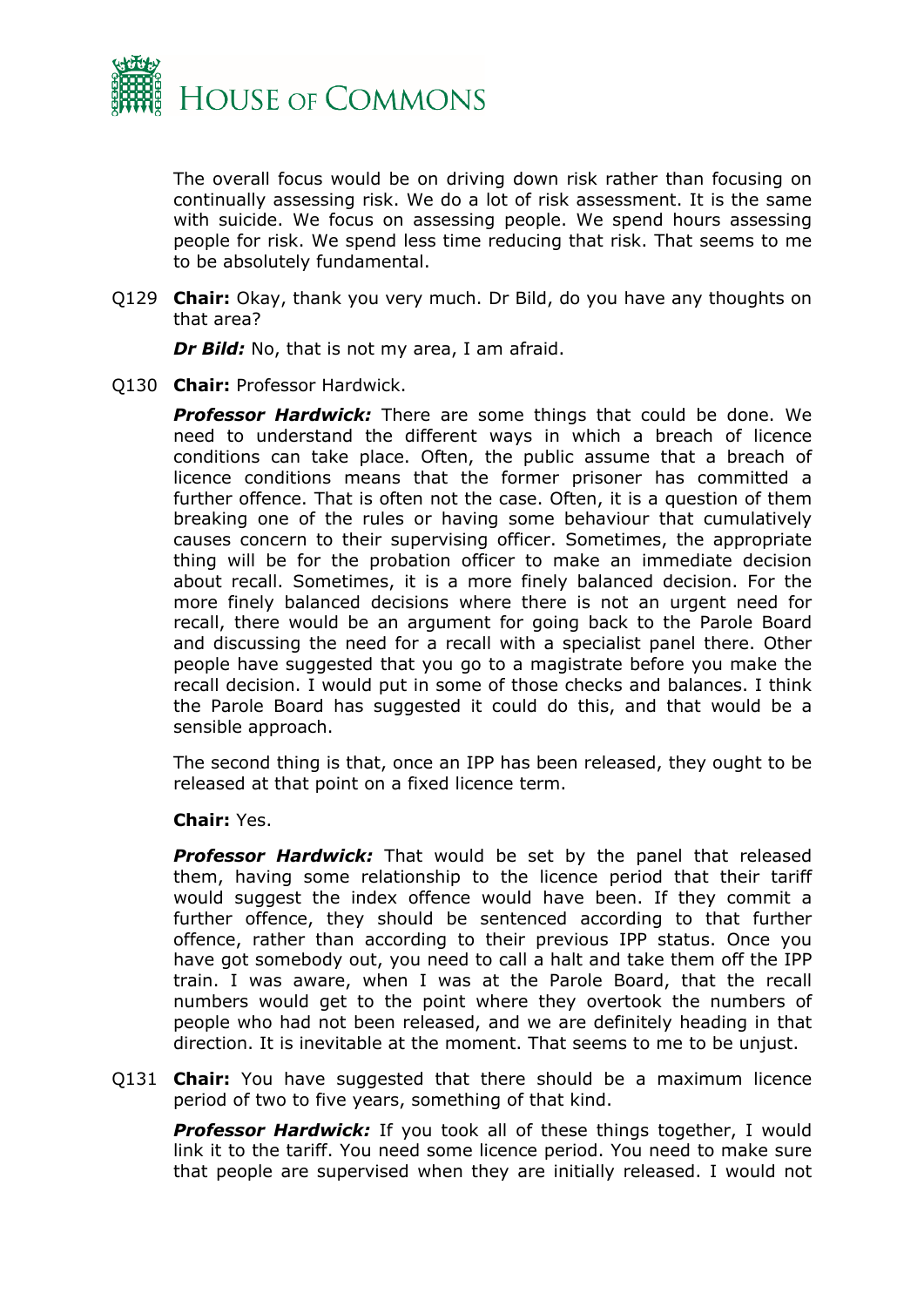

have it too long, otherwise it would reduce. I would set some limits to it. I would have the licence period within those guidelines. That is where I would use a judicial member of the Parole Board to set the licence limits, but that would be an end to it. Whatever happened at the end of that period, the IPP sentence would be finished. If they reoffend, they should get sentenced taking into account previous convictions, as you would for any other sentence.

**Chair:** I think the Prison Reform Trust has done some work on it and suggested setting a licence period.

**Professor Hardwick:** I certainly think the recall thing you have there is an opportunity to bring things to an end in a way that the public would find acceptable.

Q132 **Chair:** Is there a place for a greater role for the Parole Board in relation to recall?

*Professor Hardwick:* There would be some argument about doing that. Because they will have been aware of the case and they will have the expertise, you could do that.

Q133 **Chair:** That is very helpful. We have discussed, particularly with Professor Towl in some detail, and with others, the mental health issues that impact on IPP prisoners. Professor Hardwick, you have suggested potentially in some circumstances that dealing with them by a mental health tribunal rather than the Parole Board might be the right way forward.

*Professor Hardwick:* If you accept that the consequence of the IPP sentence for some IPP prisoners—I think it is a relatively small number has been so severe that it has had a detrimental effect on their mental health, and that therefore has limited their capacity to meet the requirements of the Parole Board, you might argue that it would be better to treat them at that point more as a mental health issue rather than a behaviour issue. If that was the case, you could make an argument that a mental health tribunal would be better placed to make decisions about release than the Parole Board. There are some IPP prisoners who need to be taken out of the justice system and seen much more as a health issue at this point.

Q134 **Chair:** Does that ring a bell with you, Professor Towl? Does it strike you as something worth considering?

*Professor Towl:* I think it is worth considering. It is not something I have thought through. Certainly, it is something to put on the table for consideration.

Q135 **Chair:** Fair enough. Dr Bild, do you have anything on that?

**Dr Bild:** Could I come back briefly on the length of licence?

**Chair:** Yes, please.